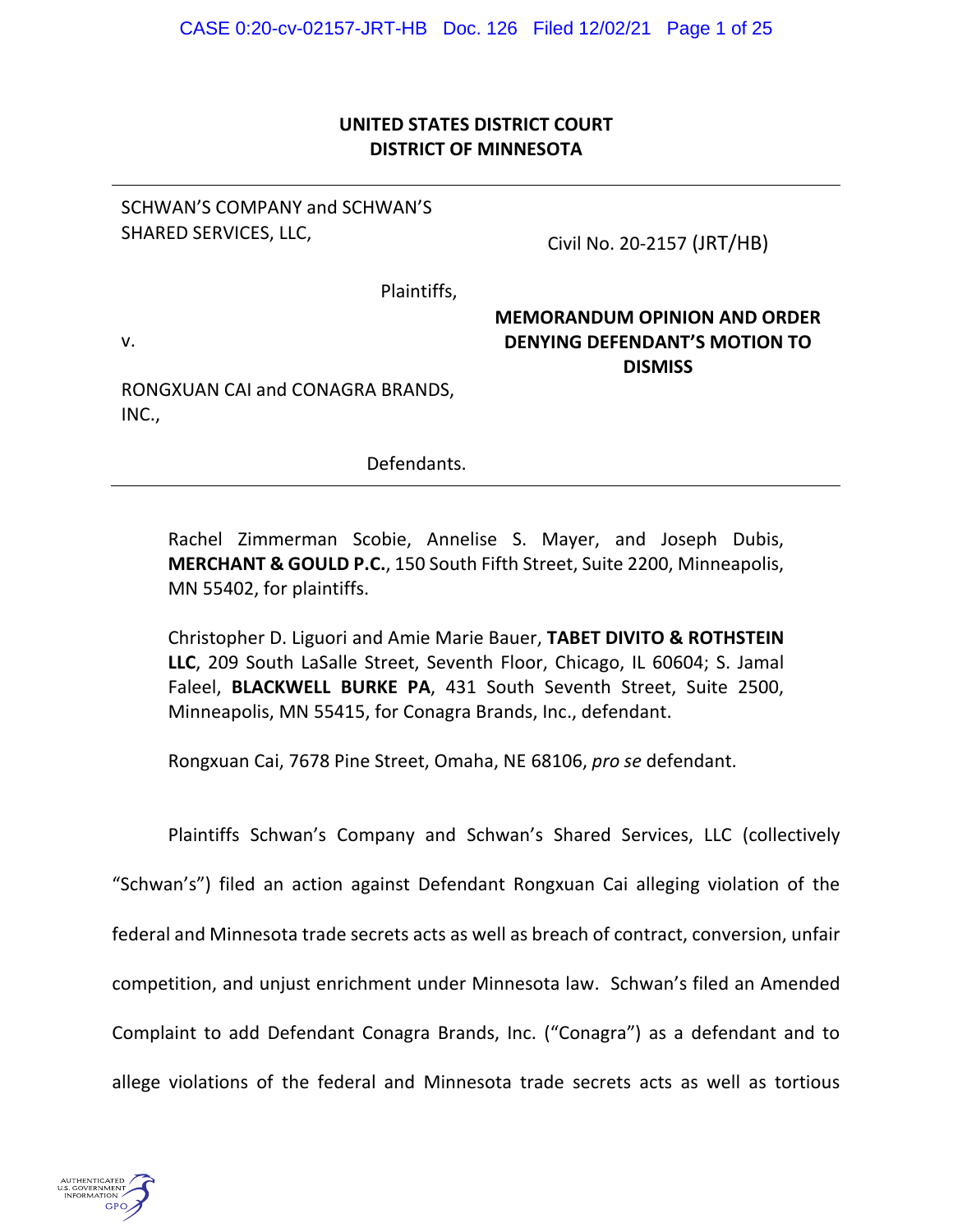#### CASE 0:20-cv-02157-JRT-HB Doc. 126 Filed 12/02/21 Page 2 of 25

interference with contractual relations and unjust enrichment under Minnesota law against Conagra. Conagra filed a Motion to Dismiss all claims against it pursuant to Federal Rule of Civil Procedure 12(b)(6).

Because the Amended Complaint (1) does not establish that the statute of limitations on the statutory claims began to run before April 20, 2018; (2) plausibly alleges all elements of a tortious interference with contractual relations claim and does not establish waiver; and (3) plausibly alleges Conagra was unjustly enriched by information not covered by the trade secrets statutes, the Court will deny Conagra's Motion to Dismiss.

#### **BACKGROUND**

#### **I. FACTS**

Schwan's Company is a food manufacturing company. (Am. Compl. ¶ 16, Apr. 20, 2021, Docket No. 62.) Schwan's Shared Services, LLC is a wholly owned subsidiary of Schwan's Company and provides Schwan's Company with various management, information technology, human resources, finance, and legal services. (*Id.* ¶ 3.) Conagra is a food manufacturing company that competes with Schwan's. (*Id.* ¶¶ 31, 51–53.) Schwan's and Conagra produce several similar food products and distribute them into the same markets. (*Id.* ¶¶ 17, 33, 51–53.)

Cai worked for Schwan's from June 30, 2003 until December 18, 2017 first as a Research Scientist and then as a Principal Research Scientist. (*Id.* ¶¶ 19, 28, 30–31.) While

-2-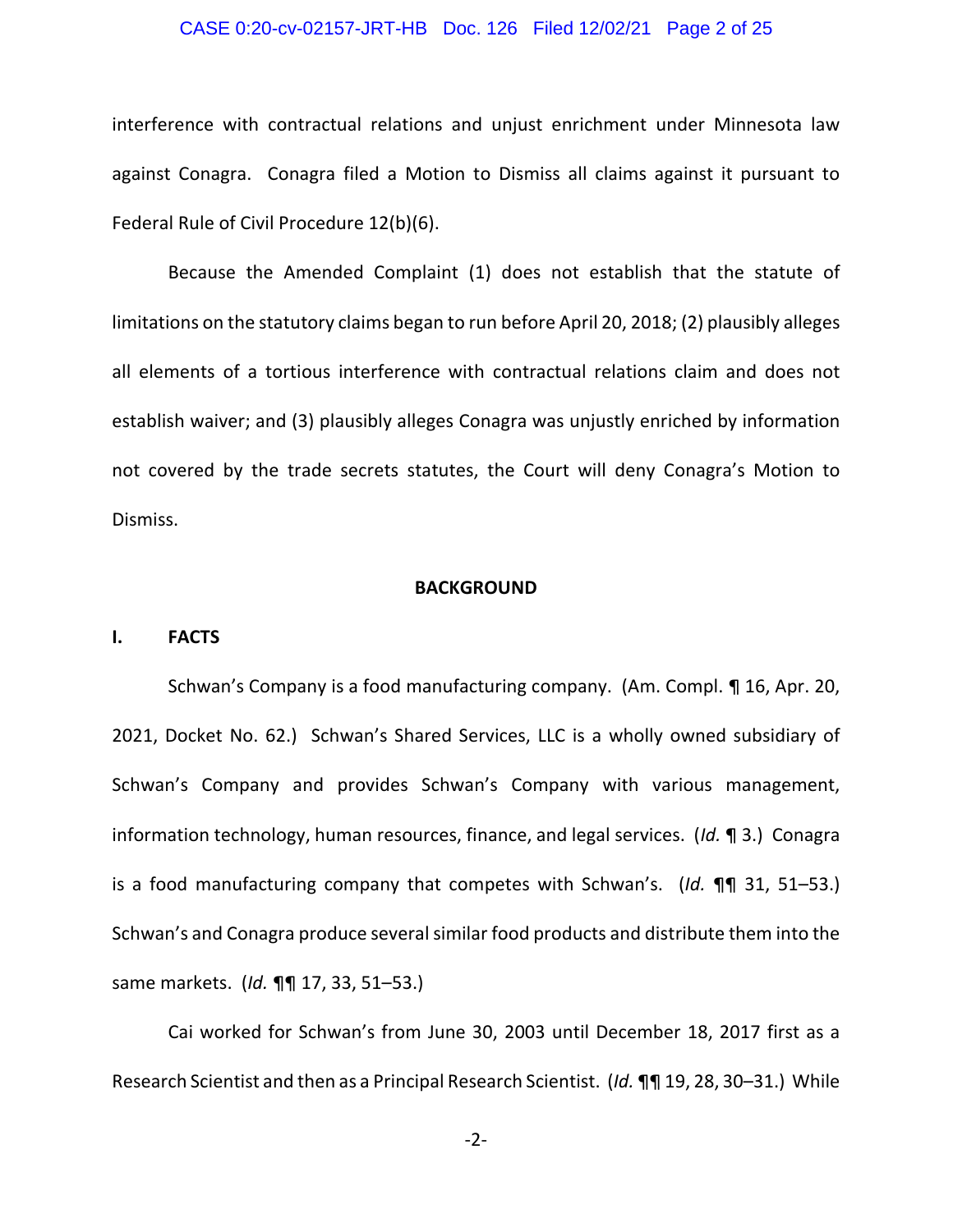#### CASE 0:20-cv-02157-JRT-HB Doc. 126 Filed 12/02/21 Page 3 of 25

working at Schwan's, Cai worked on research relating to the properties and performance of yeast and flour, dough, moisture and rheology, protein content in cheese, and development of ingredient technologies for use in pizza crusts and frozen pies. (*Id.* ¶ 27.)

On November 8, 2017, Conagra offered Cai a job which Cai accepted two days later. (*Id.* ¶ 32.) On Friday, December 15, 2017, Cai submitted a letter of resignation to Schwan's requesting an effective date of January 5, 2018. (*Id.* ¶ 28; Am. Compl., Ex. D, Apr. 20, 2021, Docket No. 62-3.) When he came to work on Monday, December 18, 2017, Cai was asked by his supervisor if he intended to work for a competitor after leaving Schwan's. (Am. Compl. ¶ 30.) Schwan's alleges that Cai denied that he did. (*Id.*) Later that day, however, Schwan's learned this was not true and that Cai had accepted a job with Conagra. (*Id.* ¶ 31.) Schwan's immediately terminated Cai and escorted him from Schwan's property. (*Id.*)

Cai and Schwan's signed multiple agreements related to his employment throughout his time at Schwan's. On his first day of work in 2003, Cai signed an "Employment, Confidentiality & Noncompete Agreement." (*Id.* ¶ 20; Am. Compl., Ex. A, Apr. 20, 2021, Docket No. 62-1.) On March 22, 2005, Cai signed a Receipt and Acknowledgement of the Schwan's Employee Handbook and Schwan's Code of Ethics. (Am. Compl.  $\P$  23.)<sup>[1](#page-2-0)</sup> On February 15, 2011, Cai signed an updated but similar employment

<span id="page-2-0"></span><sup>&</sup>lt;sup>1</sup> Schwan's provided the Court with Cai's signed document acknowledging receipt of the Employee Handbook and Code of Ethics but did not provide the Court with copies of the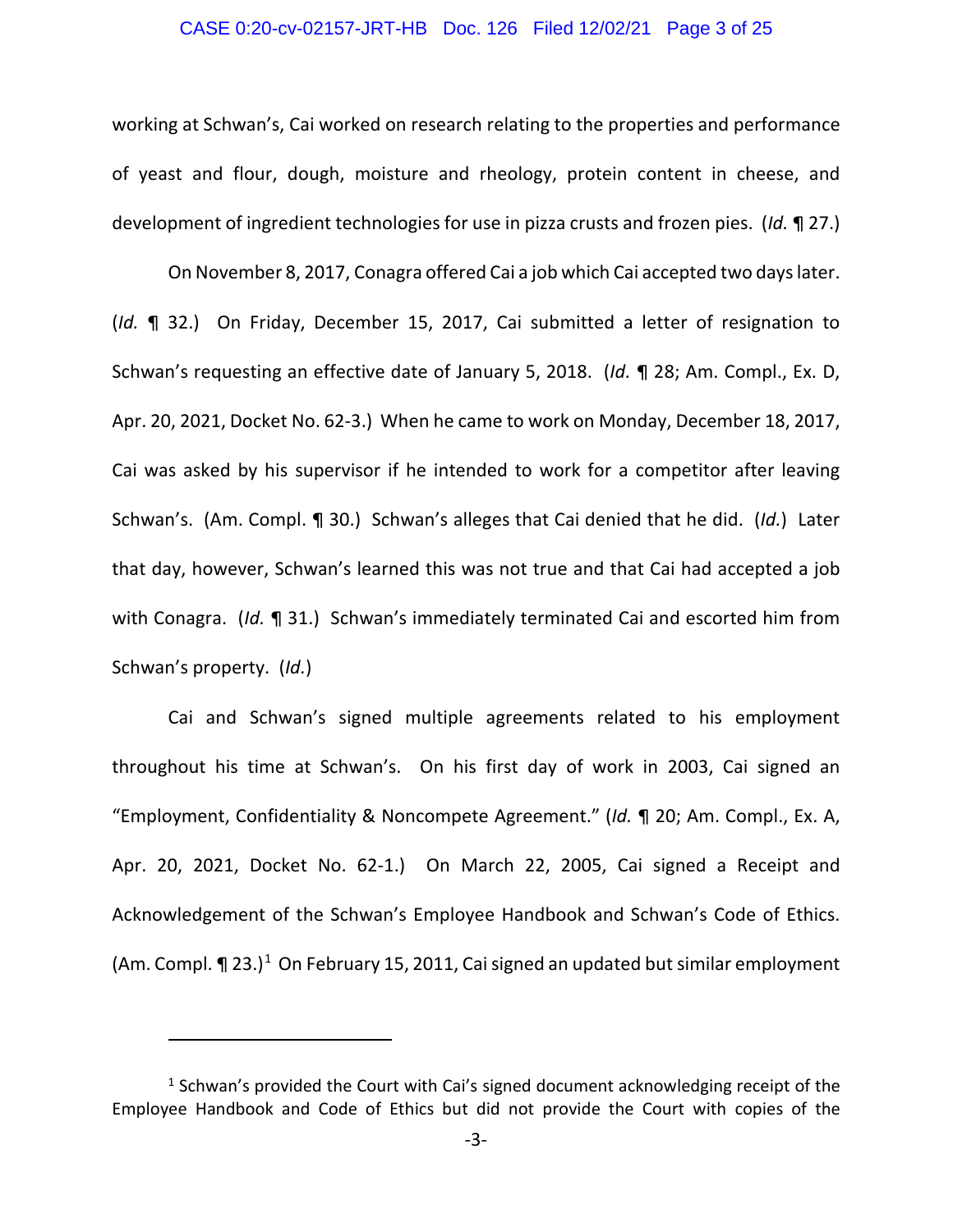#### CASE 0:20-cv-02157-JRT-HB Doc. 126 Filed 12/02/21 Page 4 of 25

agreement to the one he signed in 2003 entitled "Employment, Confidentiality, Ownership & Noncompete Agreement." (*Id.* ¶ 24; Am. Compl., Ex. C, Apr. 20, 2021, Docket No. 62-3.)

The 2011 updated agreement contains several relevant provisions including that (1) Cai will return all Schwan's property upon termination; (2) during his employment, Cai will have access to confidential and proprietary information owned by Schwan's; (3) Cai may not disclose that information without authorization by Schwan's; (4) Cai may not use the information for his own or a third party's benefit, including to seek employment, or to Schwan's detriment; and (5) Schwan's will retain sole ownership and benefits including rights to patents from any idea or product developed, created, or worked on by Cai during his employment and for one year afterwards unless Cai developed it on his own time, without Schwan's equipment, supplies, facilities, or trade secrets, and does not relate Schwan's business. (*See* Am. Compl., Ex. C ¶¶ 2–3.) The updated agreement contains a noncompete clause that bars Cai from working for "any business which competes with [Schwan's] in the geographic or job function areas assigned to" Cai for twelve months after termination of his employment with Schwan's. (*Id.* ¶ 4.)

Additionally, Cai's resignation letter promised to transfer all his projects to other Schwan's employees. (Am. Compl. ¶ 29; Am. Compl., Ex. D.)

Handbook or Code of Ethics themselves. (*See* Am. Compl., Ex. 2, Apr. 20, 2021, Docket No. 62- 2.)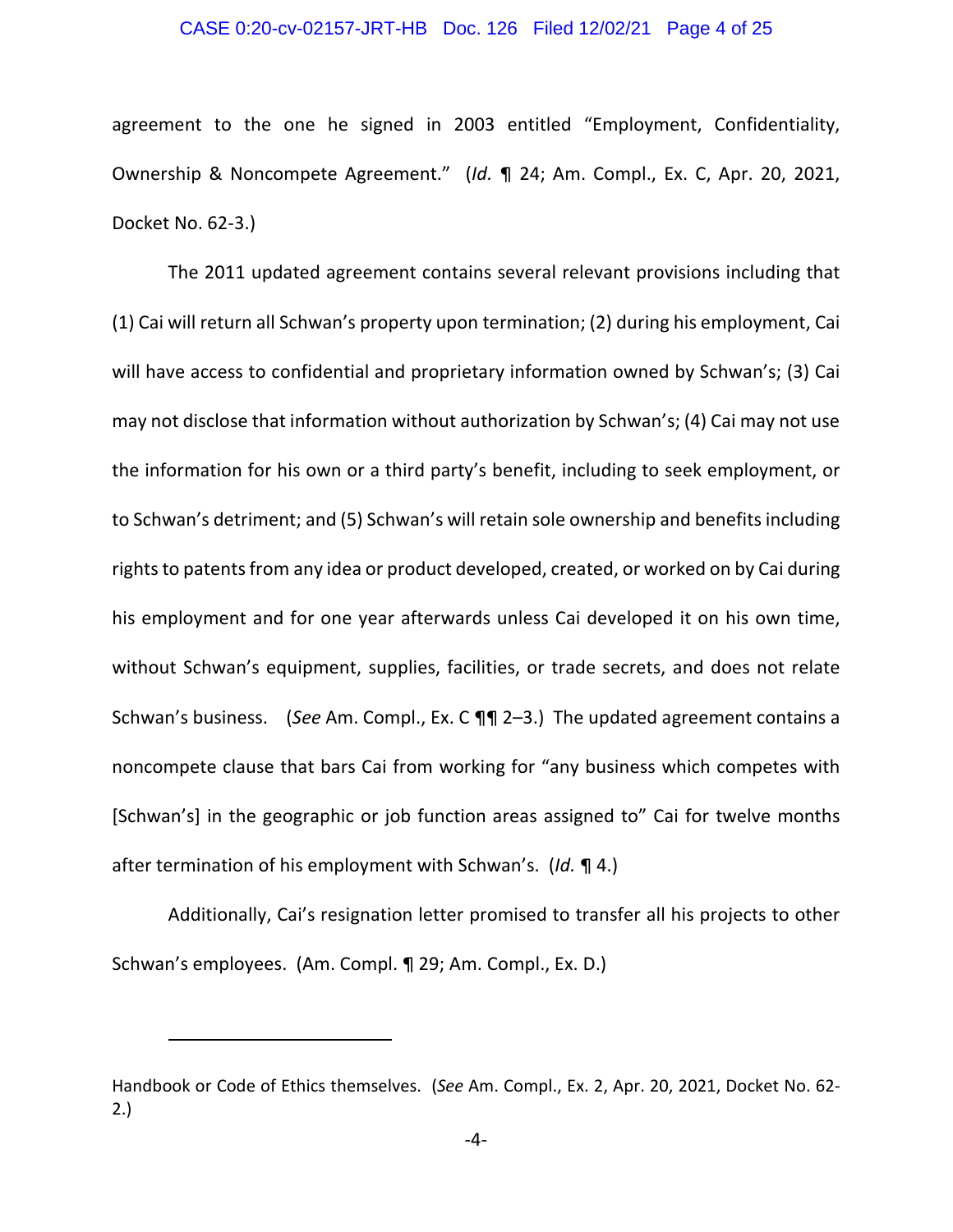#### CASE 0:20-cv-02157-JRT-HB Doc. 126 Filed 12/02/21 Page 5 of 25

Schwan's alleges it owns confidential and proprietary information and trade secrets in a wide range of technologies and areas at issue in this action. Schwan's asserts that it has information and secrets on yeast, flour, and dough in particular frozen yeast, dough moisture, and dough rising. (Am. Compl. ¶ 42.) It also claims it has information and secrets on frozen bakery products and frozen dough. (Id. ¶ 43.) Schwan's asserts it derives significant value especially competitive value from this information and its secrecy. (Id. ¶¶ 44-46.) Schwan's claims to take significant physical, information technology, and legal steps to protect the security and secrecy of this information. (Id.  $\P\P$  47–50.)

Schwan's alleges that from the time Cai accepted the job at Conagra until he was escorted from Schwan's property, he accessed files containing Schwan's confidential and proprietary information and trade secrets on several projects related to grain, pizza crust, and encapsulated sugar, among other projects. (Id. ¶ 33.) According to Schwan's, there was no job-related justification for him to access much of this information and that he did so outside business hours. (Id.) Cai allegedly copied files to external storage devices including files with confidential and proprietary information and trade secrets shortly before his termination. (Id. ¶ 34.)

Schwan's also alleges that Cai took physical property and materials that belong to Schwan's, including thirteen devices including storage devices containing Schwan's information, lab notepads, and other research information. (*Id.* ¶¶ 35, 37.) Schwan's

-5-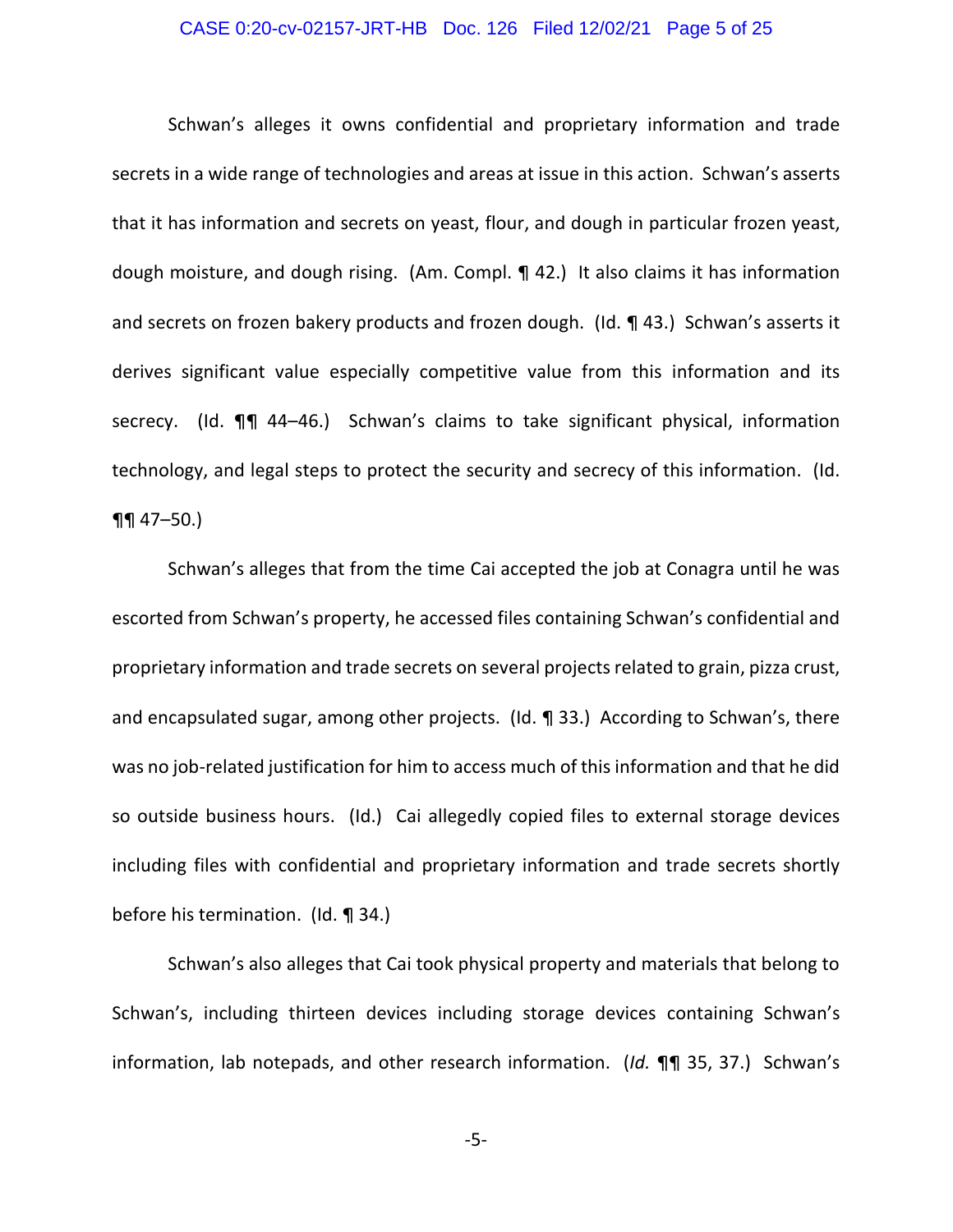#### CASE 0:20-cv-02157-JRT-HB Doc. 126 Filed 12/02/21 Page 6 of 25

claims it was unaware of any of these issues until after Cai was terminated. (*Id.* ¶ 36.) Schwan's has sent Cai two letters—on January 26, 2018 and December 27, 2019—listing the property it believed he still had and requesting its return. (*Id.* ¶¶ 37, 40; Am. Compl, Ex. E, Apr. 20, 2021, Docket No. 62-5; Am. Compl, Ex. F at 2–3, 7–9, Apr. 20, 2021, Docket No.  $62-6.$  $62-6.$  $62-6.$ )<sup>2</sup> Although Cai returned some materials, Schwan's alleges that Cai has not returned all its property. (Am. Compl., Ex. E; Am. Compl. ¶ 41.)

On December 27, 2017—just nine days after Schwan's terminated him—Cai filed two United States patent applications entitled (1) "Method of Making Frozen Dough and Products Made Using the Method" and (2) "Microwaveable Frozen Breads and Method of Making the Same." (*Id.* ¶ 38.) Cai also filed a Chinese patent application for the first patent. (*Id.*) Schwan's claims it was unaware that Cai had filed for the patents until the United States patent applications were published on June 27, 2019. (*Id.* ¶ 39.) Schwan's asked Cai to assign the patents to Schwan's because it claims they are rightfully Schwan's property under Cai's employment agreement. (Id. ¶ 40; Am. Compl., Ex. F.) Cai has not assigned them to Schwan's. (Am. Compl. ¶ 41.)

Cai began working for Conagra on January 8, 2018. (*Id.* ¶ 55.) Three days before that on January 5, 2018, Schwan's sent Conagra a letter notifying Conagra that Cai was a former Schwan's employee and was in possession of confidential and proprietary

<span id="page-5-0"></span><sup>&</sup>lt;sup>2</sup> All citations to page numbers refer to the CM/ECF pagination.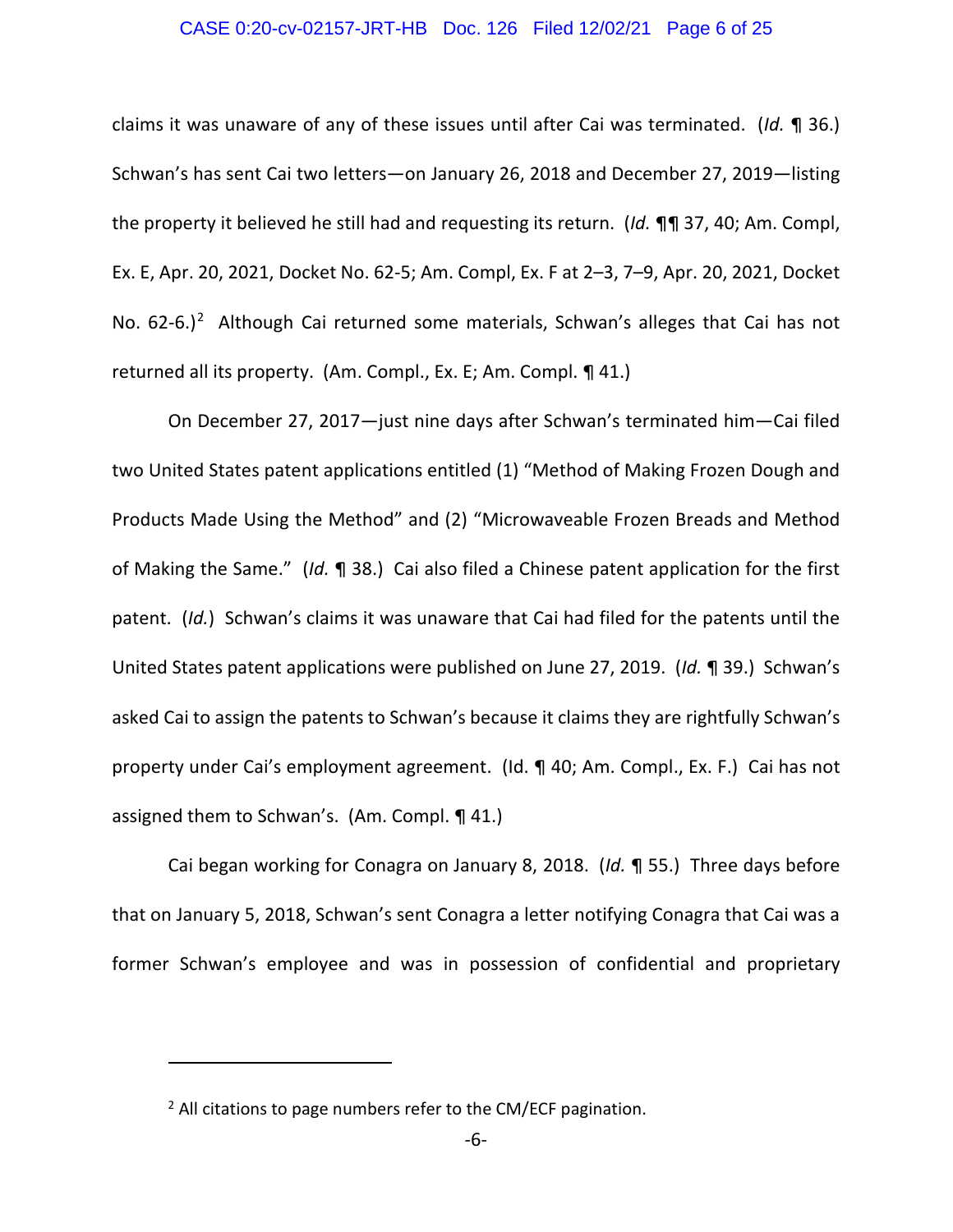#### CASE 0:20-cv-02157-JRT-HB Doc. 126 Filed 12/02/21 Page 7 of 25

information from Schwan's and asked Conagra to ensure that Cai did not use this information for Conagra's benefit. (*Id.* ¶ 54; Decl. of Christopher D. Liguori, Ex. 1, July 14, 2021, Docket No. 85.) Schwan's alleges that Conagra was, therefore, aware of Cai's exposure to Schwan's confidential, proprietary, and trade secret information. (Am. Compl. ¶ 57.)

According to the Amended Complaint, Cai told Conagra about the employment agreement between Schwan's and Cai, including informing Conagra about the noncompete clause. (*Id.* ¶ 56.)

Schwan's alleges that despite Conagra's knowledge that Cai possessed Schwan's information and of the employment agreement including the noncompete clause, Conagra took no steps to ensure that Cai did not participate in projects for Conagra on similar products and technologies or to ensure that Cai did not use Schwan's information and secrets. (*Id.* ¶¶ 58–59.) Cai allegedly disclosed and used Schwan's confidential, proprietary, and trade secrets information to help Conagra develop products. (*Id.* ¶ 60.)

## **II. PROCEDURAL HISTORY**

On October 13, 2020, Schwan's filed this action but only named Cai as a defendant. (Compl., Oct. 13, 2020, Docket No. 1.) After Cai answered, Schwan's and Cai began discovery. (Answer, Oct. 28, 2020, Docket No. 7; *see* Pl.'s Mem. Opp. Conagra's Mot. Dismiss ("Schwan's Mem. Opp.") at 2, Aug. 4, 2021, Docket No. 89.) This discovery

-7-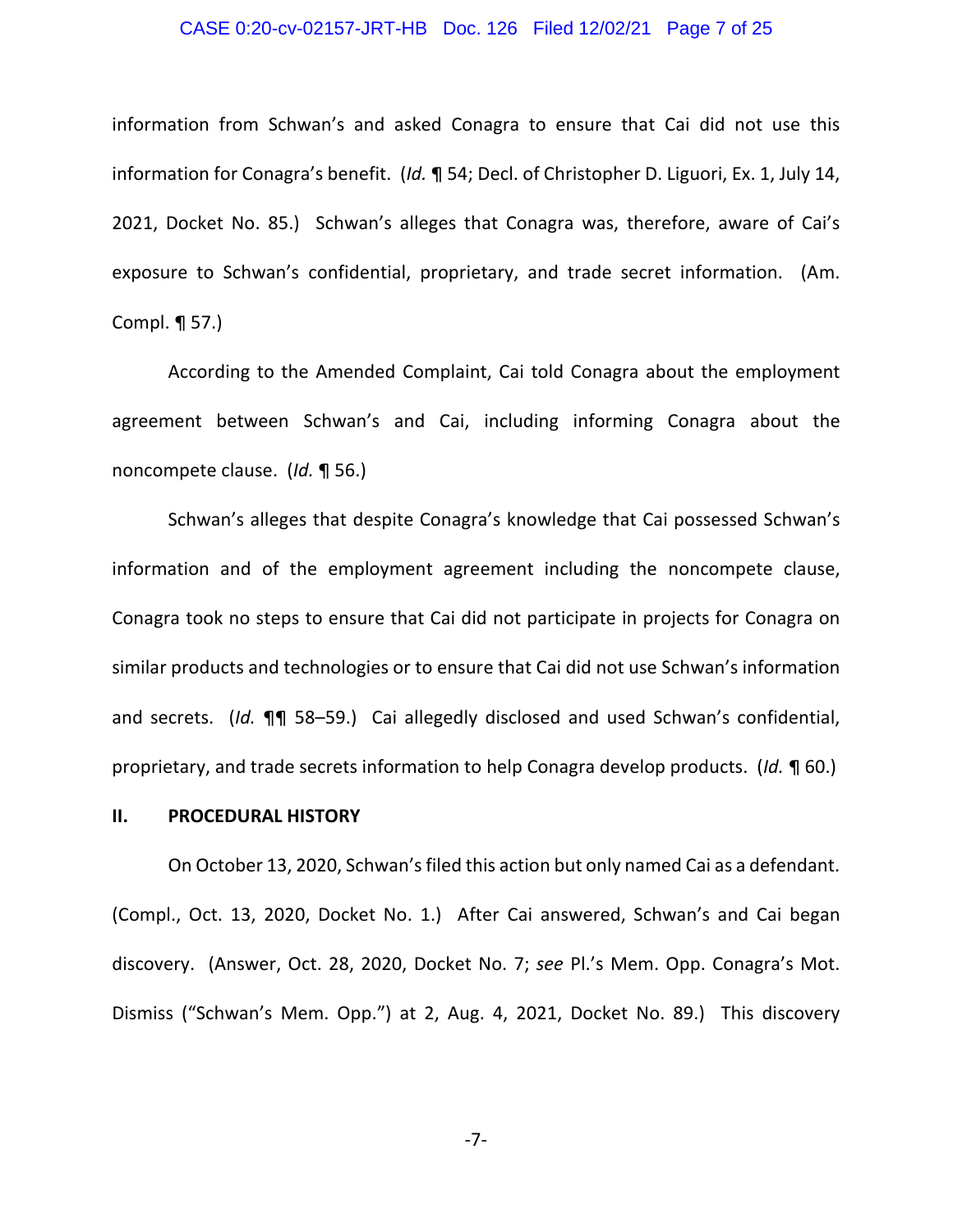included a subpoena issued to Conagra—then just a third party. (Schwan's Mem. Opp. at 2.)

Schwan's claims that because of information learned through discovery from Cai and Conagra, Schwan's learned it had a basis to assert claims again Conagra as well. (*Id.*) In April 2021, Schwan's moved to amend its complaint, Cai did not oppose the motion, and Schwan's was granted leave to amend. (Mot. Amend Compl., Apr. 15, 2016, Docket No. 55; Order Granting Pl's Unopposed Mot. Amend. Compl., Apr. 16, 2021, Docket No. 61.)

A few days later, on April 20, 2021, Schwan's filed an Amended Complaint naming Conagra as a defendant. (Am. Compl.) The Amended Complaint asserts four claims against Conagra: (1) violation of the federal Defend Trade Secrets Act; (2) violation of the Minnesota Uniform Trade Secrets Act; (3) tortious interference with contractual relations; and (4) unjust enrichment. (*Id.* ¶¶ 61–82, 95–99, 115–20.)[3](#page-7-0)

On July 14, 2021, Conagra filed a Motion to Dismiss seeking dismissal with prejudice of all four claims against it. (Mot. Dismiss, July 14, 2021, Docket No. 82.)

<span id="page-7-0"></span><sup>&</sup>lt;sup>3</sup> Schwan's did not alter its claims for relief against Cai. It asserts six claims against him: (1) violation of the federal Defend Trade Secrets Act; (2) violation of the Minnesota Uniform Trade Secrets Act; (3) breach of contract; (4) conversion; (5) unfair competition; and (6) unjust enrichment. (Am. Compl. ¶¶ 61-94, 100-20.) Cai has answered the Amended Complaint but has not filed a motion to dismiss. (Def. Cai's Answer to Am. Compl., June 11, 2021, Docket No. 79.) The claims against him are unaffected by this Motion and Order.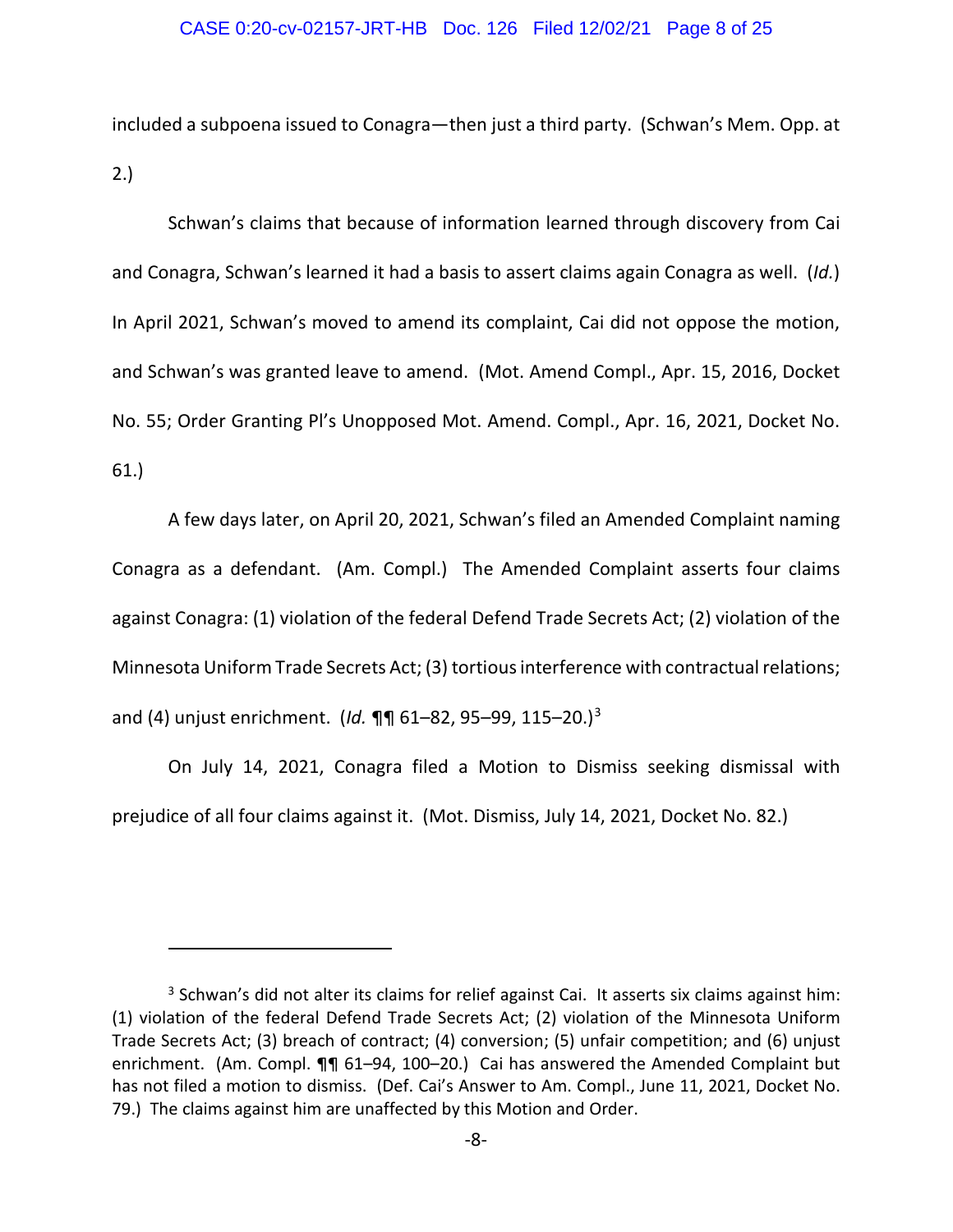#### **DISCUSSION**

### **I. STANDARD OF REVIEW**

In reviewing a motion to dismiss under Federal Rule of Civil Procedure 12(b)(6), the Court considers all facts alleged in the complaint as true to determine if the complaint states a "claim to relief that is plausible on its face." *Braden v. Wal-Mart Stores, Inc.*, 588 F.3d 585, 594 (8th Cir. 2009) (quoting *Ashcroft v. Iqbal*, 556 U.S. 662, 678 (2009)). "A claim has facial plausibility when the plaintiff pleads factual content that allows the court to draw the reasonable inference that the defendant is liable for the misconduct alleged." *Iqbal*, 556 U.S. at 678. The Court construes the complaint in the light most favorable to the plaintiff, accepting the complaint's factual allegations as true and drawing all inferences in the plaintiff's favor. *Park Irmat Drug Corp. v. Express Scripts Holding Co.*, 911 F.3d 505, 512 (8th Cir. 2018); *Ashley Cnty. v. Pfizer, Inc*., 552 F.3d 659, 665 (8th Cir. 2009). The Court, however, is "not bound to accept as true a legal conclusion couched as a factual allegation." *Papasan v. Allain*, 478 U.S. 265, 286 (1986). In other words, a complaint "does not need detailed factual allegations" but must include "more than labels and conclusions, and a formulaic recitation of a cause of action's elements" to meet the plausibility standard. *Bell Atl. Corp. v. Twombly*, 550 U.S. 544, 555 (2007)

In reviewing a motion to dismiss, the Court may consider the allegations made in the complaint as well as "those materials that are necessarily embraced by the pleadings." *Schriener v. Quicken Loans, Inc.*, 774 F.3d 442, 444 (8th Cir. 2014).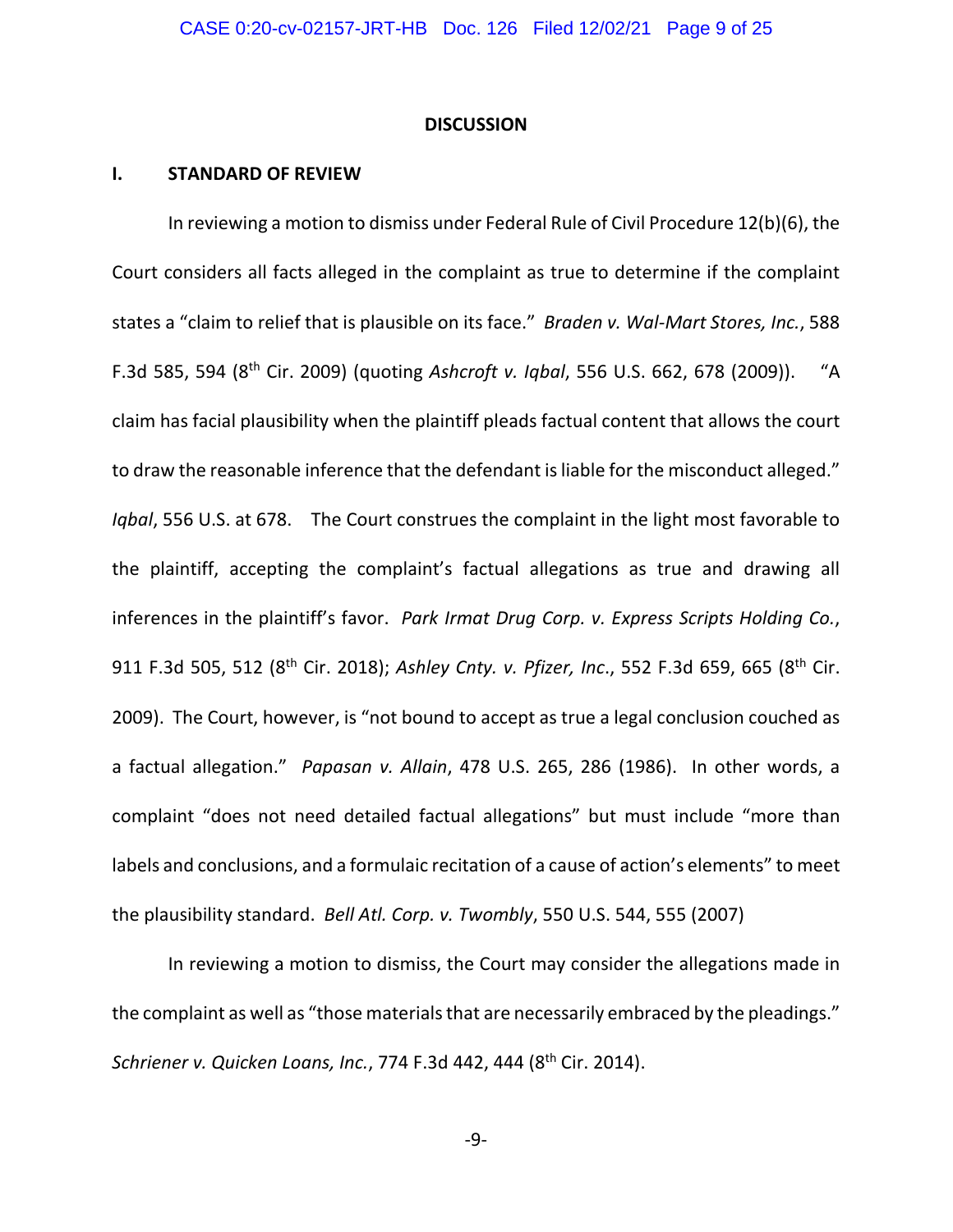### **II. ANALYSIS**

## **A. Counts I and II: Trade Secrets Statutory Claims**

First, the Court must decide whether Schwan's can maintain its statutory trade secrets claims against Conagra. The federal Defend Trade Secrets Act of 2016 ("DTSA"), Pub. L. No. 114-153, 130 Stat. 376 (codified at 18 U.S.C. § 1836 *et seq.*) and the Minnesota Uniform Trade Secrets Act ("MUTSA"), Minn. Stat. §§ 325C.01–.08, provide a private cause of action for misappropriation of trade secrets.[4](#page-9-0)

To succeed on a trade secrets cause of action, the plaintiff must prove two elements: (1) the existence of a trade secret possessed by the plaintiff and (2) misappropriation of the trade secret by the defendant. First, to prove existence, the plaintiff must show (1) it possessed information that derived independent economic value from its secrecy; (2) the information was not readily ascertainable by others; and (3) it took reasonable steps to keep the information secret. 18 U.S.C. § 1839(3); Minn. Stat. § 325C.01, subd. 5; *Protégé Biomedical, LLC v. Z-Medica, LLC*, 394 F. Supp. 3d 924, 938– 39 (D. Minn. 2019). Second, to prove misappropriation, the plaintiff must show the

<span id="page-9-0"></span><sup>&</sup>lt;sup>4</sup> Schwan's asserts its misappropriation of trade secrets claims under both the DTSA and the MUTSA. Both parties treat them identically and have not identified any relevant differences in the statutes or courts' interpretation of them. Therefore, the Court will analyze the claims under these statutes together. *See MPAY Inc. v. Erie Custom Computer Applications, Inc.*, 970 F.3d 1010, 1017 n.1 (8th Cir. 2020); *Cambria Co. LLC v. Schumann*, No. 19-3145, 2020 WL 373599, at \*3 (D. Minn. Jan. 23, 2020) ("The Court analyzes the claims together because the statutes have the same purpose and functionally the same definitions for key terms like 'trade secret,' 'misappropriation,' and 'improper means.'").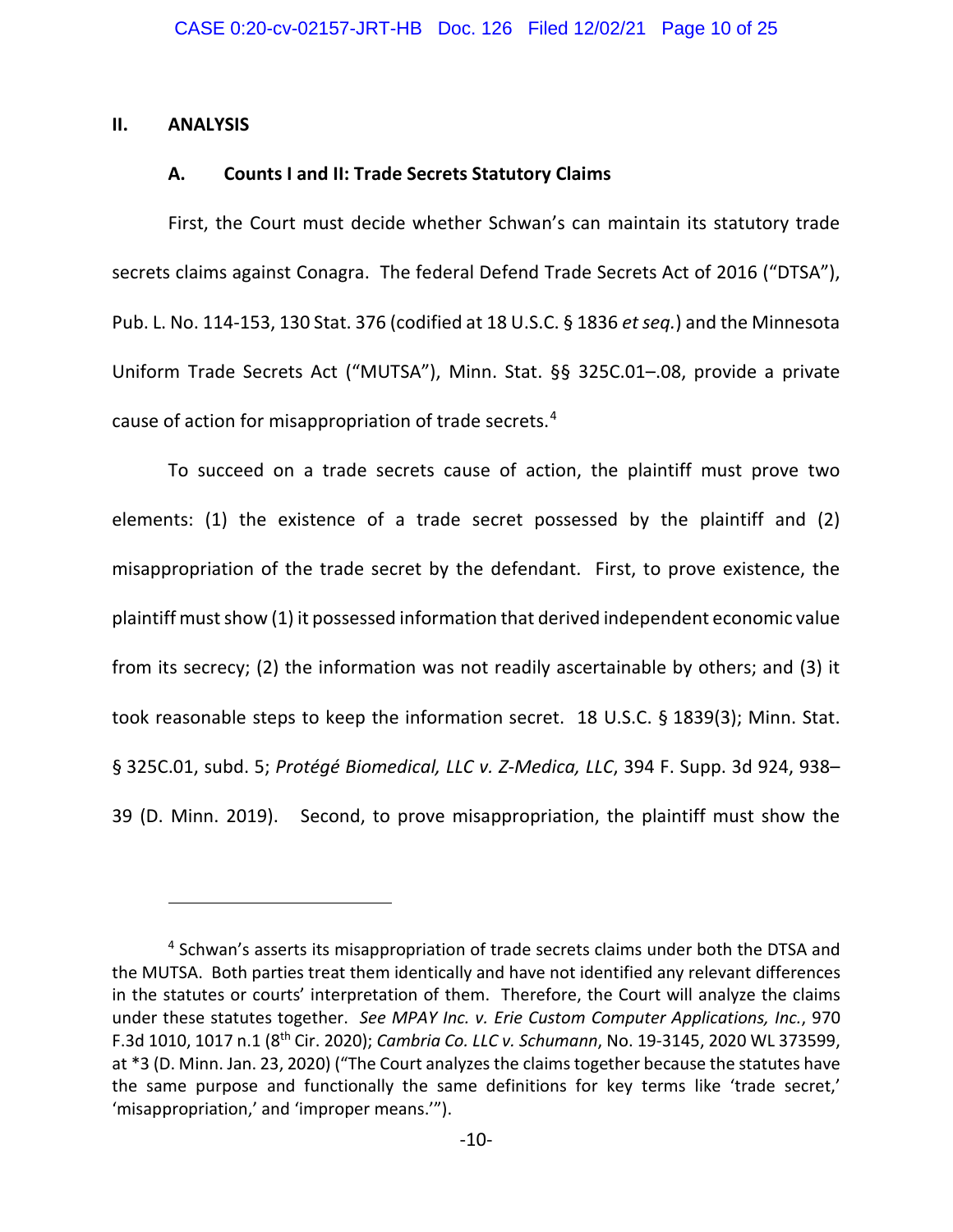#### CASE 0:20-cv-02157-JRT-HB Doc. 126 Filed 12/02/21 Page 11 of 25

defendant acquired, disclosed, or used a trade secret without the consent of its owner when the defendant either used improper means to acquire it or knew or should have known, at the time of disclosure or use, it had been acquired by improper means or from someone with a duty to maintain its secrecy. 18 U.S.C. § 1839(5); Minn. Stat. § 325C.01, subd. 3; *Protégé Biomedical*, 394 F. Supp. 3d at 939. "Improper means" includes breaching or inducing a breach of a duty to maintain the trade secret's secrecy. 18 U.S.C. § 1839(6); Minn. Stat. § 325C.01, subd. 2.

In its Motion to Dismiss, Conagra does not dispute that Schwan's properly alleged that Conagra misappropriated trade secrets from Schwan's. Instead, Conagra seeks dismissal based on the running of the statute of limitations in DTSA and MUTSA.

A motion to dismiss is typically not the proper stage to resolve whether a claim is barred by a statute of limitations. *Jessie v. Potter*, 516 F.3d 709, 713 n.2 (8<sup>th</sup> Cir. 2008). A statute of limitations issue is an affirmative defense, and the burden is on defendants to plead and prove bar by statutes of limitations. *Id.*; *see also John R. Sand & Gravel Co. v.*  United States, [5](#page-10-0)52 U.S. 130, 133 (2008); Fed. R. Civ. Pro. 8(c).<sup>5</sup> There are, however, exceptions to this general rule.

<span id="page-10-0"></span><sup>&</sup>lt;sup>5</sup> Under Minnesota law and therefore relevant to the MUTSA claim, bar by statute of limitations is also an affirmative defense the defendant typically has the burden of affirmatively pleading and proving. *Hansen v. U. S. Bank Nat'l Ass'n*, 934 N.W.2d 319, 326 (Minn. 2019). Therefore, the Court's analysis of this issue is identical regardless of whether federal or state law applies and applies equally to the DTSA and MUTSA claims.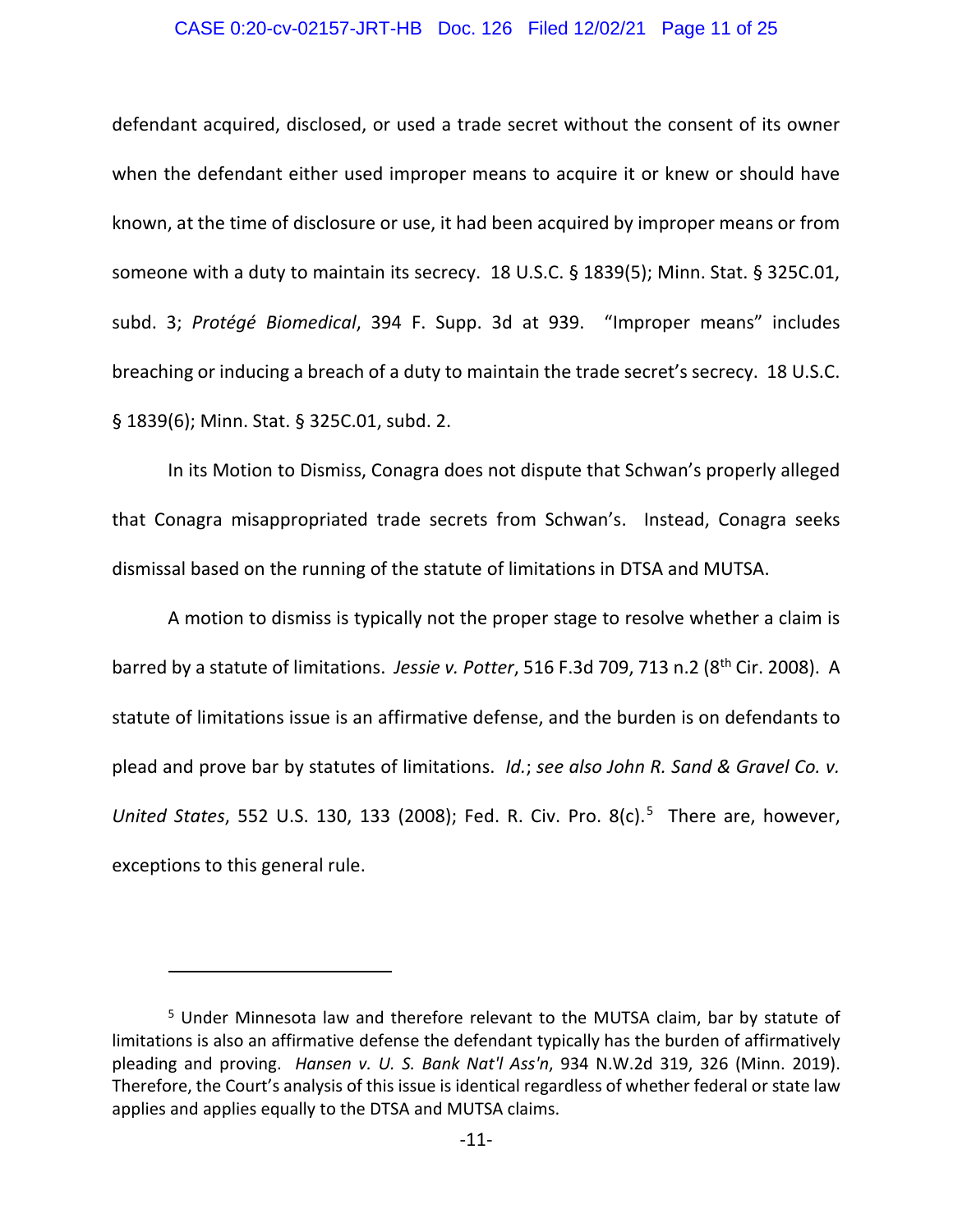## CASE 0:20-cv-02157-JRT-HB Doc. 126 Filed 12/02/21 Page 12 of 25

Dismissal of a claim as barred by a statute of limitations may be proper "if the complaint itself shows that the claim is time-barred." *Wong v. Wells Fargo Bank N.A.*, 789 F.3d 889, 897 (8th Cir. 2015); *Jessie*, 516 F.3d at 713 n.2 ("[T]he possible existence of a statute of limitations defense is not ordinarily a ground for Rule 12(b)(6) dismissal unless the complaint itself establishes the defense."). A complaint establishes the statute of limitations defense "if all facts necessary to the affirmative defense clearly appear on the face of the complaint." *Goodman v. Praxair, Inc.*, 494 F.3d 458, 464 (4<sup>th</sup> Cir. 2007) (cleaned up).

"To determine whether a 'complaint is self-defeating based on a statute of limitations,' a court must identify the relevant limitations period, the date the action was commenced, and the date the plaintiff's claims accrued." *Untiedt's Vegetable Farm, Inc. v. S. Impact, LLC*, 493 F. Supp. 3d 764, 767 (D. Minn. 2020) (quoting *Int'l Decision Sys., Inc. v. JDR Sols., Inc.*, No. 18-2951, 2019 WL 2009249, at \*3 (D. Minn. May 7, 2019)).

DTSA and MUTSA both have a three-year statute of limitations. 18 U.S.C. § 1836(d); Minn. Stat. § 325C.06. For both, the statute of limitations begins once the misappropriation of the trade secret "is discovered or by the exercise of reasonable diligence should have been discovered." 18 U.S.C. § 1836(d); Minn. Stat. § 325C.06.

The parties do not dispute that Schwan's action against Conagra commenced on April 20, 2021, when Schwan's amended its complaint to add Conagra. Therefore, the only issue is whether the face of the Amended Complaint establishes that Schwan's

-12-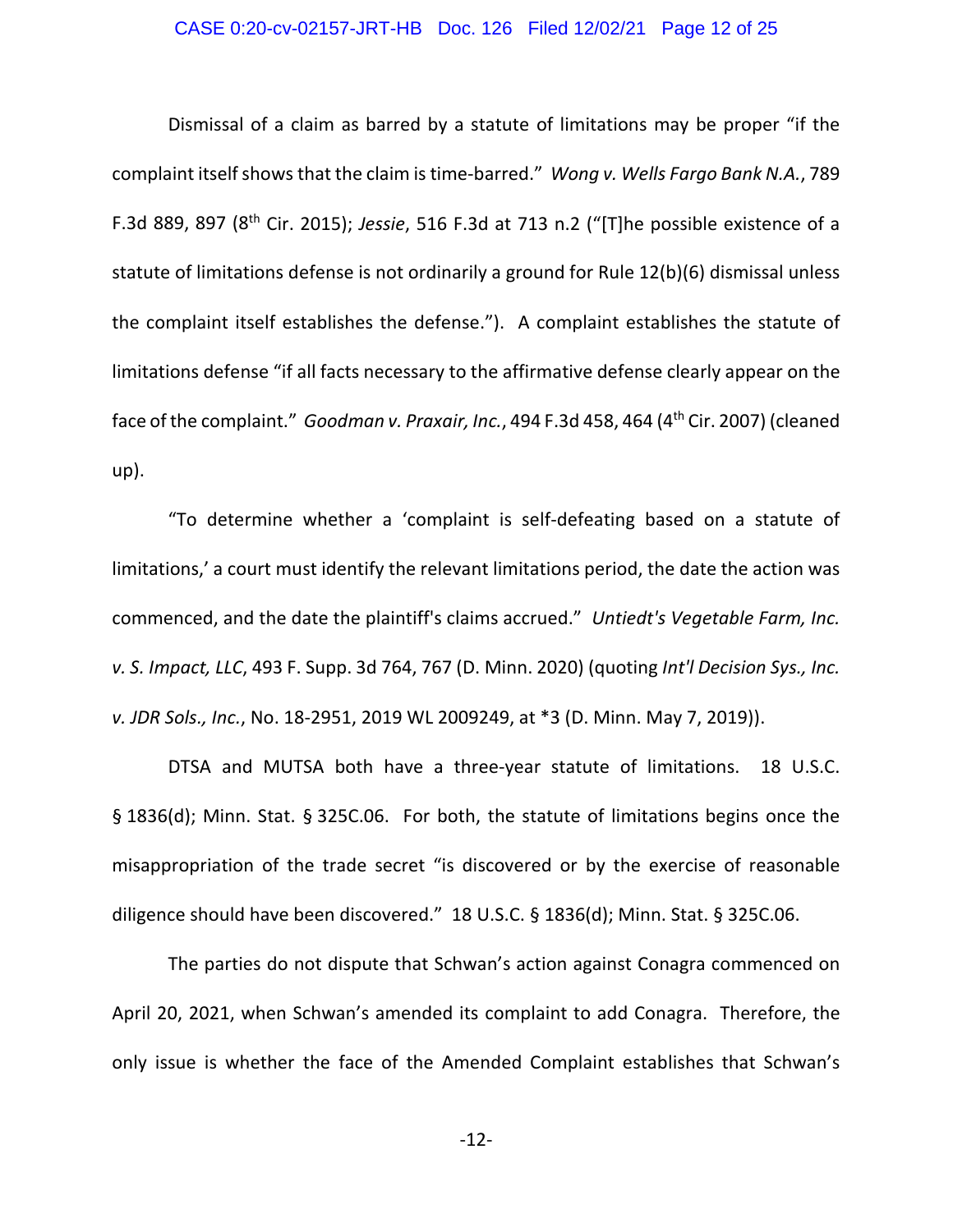#### CASE 0:20-cv-02157-JRT-HB Doc. 126 Filed 12/02/21 Page 13 of 25

discovered or should have discovered its misappropriation claims against Conagra by April 20, 2018.<sup>[6](#page-12-0)</sup>

Conagra argues that it is clear on the face of the Amended Complaint that (1) Schwan's had sufficient facts such that it knew or should have known by January 2018 that it could bring trade secrets claims against Conagra or (2) even if not, through the exercise of reasonable diligence, Schwan's would have discovered its claim at least by April 20, 2018. If the Complaint establishes either of these arguments, the trade secrets claims are time barred.

The Amended Complaint shows that by January 2018, Schwan's allegedly knew (1) Cai had lied about where he was going to work; (2) Cai was going to work for Conagra, a Schwan's competitor; (3) Cai had accessed Schwan's files containing trade secrets; (4) Cai had transferred those files to external devices shortly before leaving; (5) Cai had not returned those devices; and (6) that Schwan's put Conagra on notice that Cai had confidential and proprietary information and urged Conagra to take precautions on January 5, 2018. (Am. Compl. ¶¶ 30–37, 54.) None of these facts address whether

<span id="page-12-0"></span> $6$  Schwan's also argues in the alternative that even if it should have discovered its misappropriation claims by April 20, 2018, Conagra committed fraudulent concealment which tolled the statute of limitations. Because the Complaint does not establish the statute of limitations began to run by April 20, 2018, the Court will not address this argument. The Court will also not grant Schwan's leave to amend to allege facts supporting fraudulent concealment, because the request to do so is moot at this time.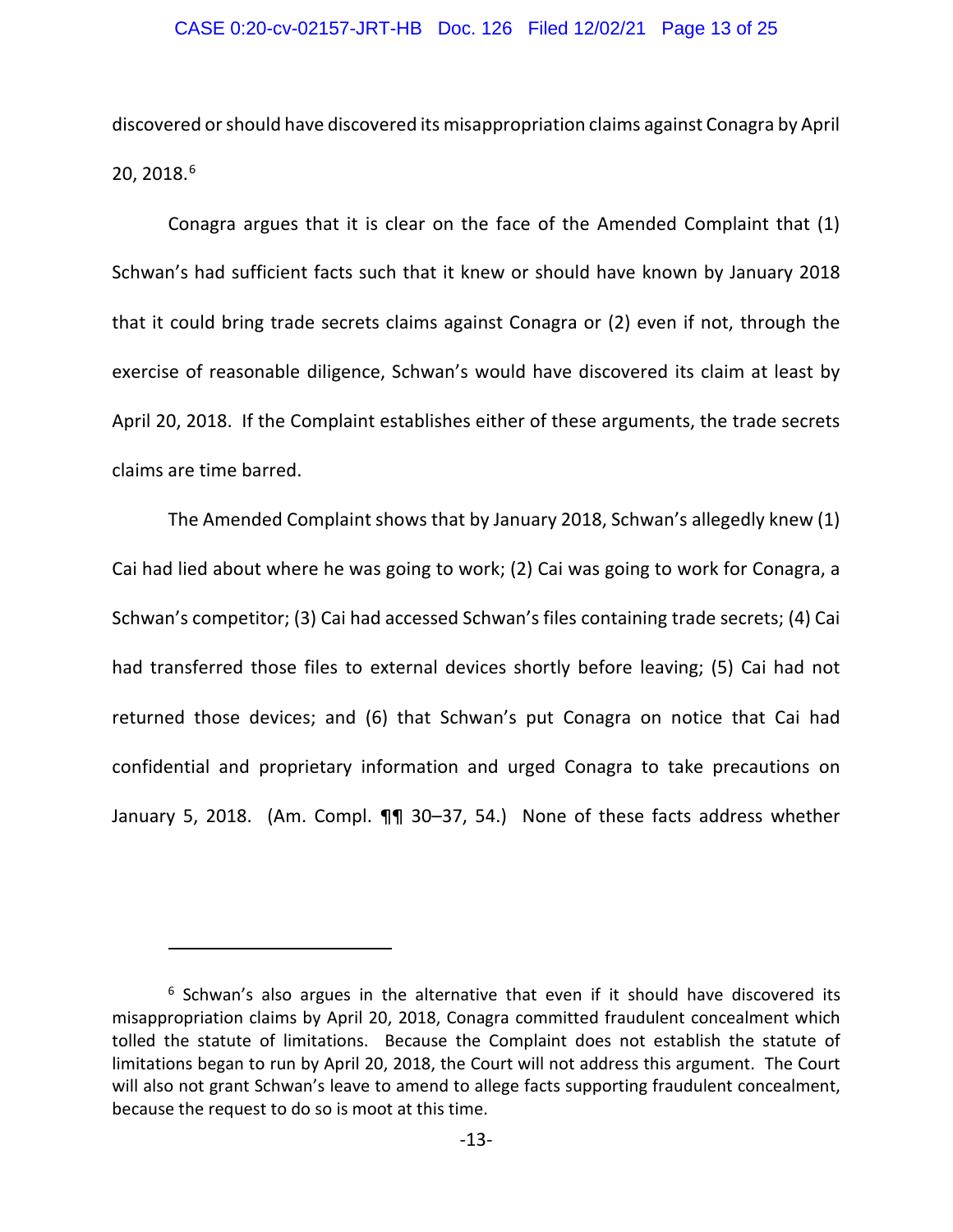#### CASE 0:20-cv-02157-JRT-HB Doc. 126 Filed 12/02/21 Page 14 of 25

**Conagra** had misappropriated any of Schwan's trade secrets. All but the sixth fact, relates only to **Cai's** behavior, and the sixth fact addresses an action Schwan's took, not Conagra.[7](#page-13-0)

These facts standing alone do not establish that Schwan's had sufficient information to allege a trade secrets claim against Conagra because none of these facts indicate Schwan's was aware of any wrongdoing by Conagra whatsoever. These facts from January 2018 only allege bad acts by Cai. While it is true that the Amended Complaint alleges Conagra failed to take adequate steps to ensure Cai did not improperly use information from Schwan's, the face of the Amended Complaint does not establish when Schwan's knew that Conagra failed to take adequate steps. A reasonable inference is that Schwan's was unaware of and had no reason to know of any misappropriation by Conagra before April 20, 2018, even if Conagra hired someone Schwan's believed may have taken its information. A possible inference is that Schwan's believed that Conagra fearing a lawsuit like this one would follow through on the letter, take precautions, and

<span id="page-13-0"></span><sup>7</sup> Conagra frames this sixth fact as demonstrating that Schwan's knew in January 2018 that Conagra had not provided any assurances in response to the January 5, 2018. (Conagra's Mem. Supp. Mot. Dismiss at 8, July 14, 2021, Docket No. 84.) The face of the Complaint, however, does not establish that Conagra had not provided proper assurances. Even assuming the Amended Complaint establishes that Conagra did not respond, the failure to respond does not clearly establish that Schwan's knew Conagra had misappropriated its trade secrets. The letter asks Conagra to take necessary precautions to prevent Cai from using the information and only asks Conagra to notify Schwan's **if** Conagra suspects that Cai is using Schwan's information. (Decl. of Christopher D. Liguori, Ex. 1, July 14, 2021, Docket No. 85-1.) Drawing all reasonable inferences in Schwan's favor as the Court must, it is possible Schwan's did not expect a response as it did not ask for one unless Conagra knew of wrongdoing. It is, therefore, reasonable to infer that a failure to respond does not mean Schwan's knew or should have known that Conagra was misappropriating its trade secrets.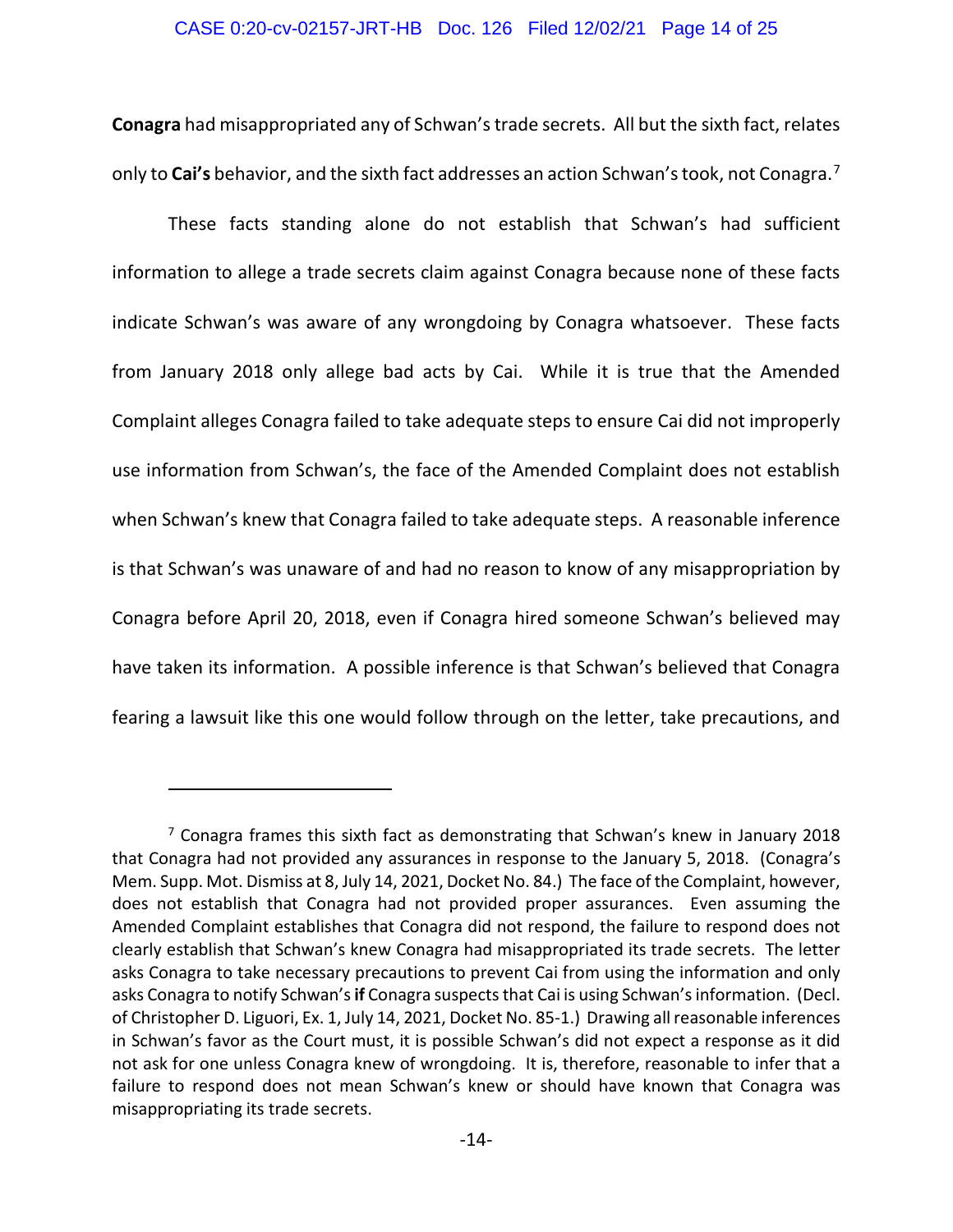#### CASE 0:20-cv-02157-JRT-HB Doc. 126 Filed 12/02/21 Page 15 of 25

would not misappropriate Schwan's trade secrets even if it hired someone who might. Making all inferences in Schwan's favor, this would indicate Schwan's was at most aware of misappropriation by Cai, not by Conagra.

No other facts on the face of the Amended Complaint establish that Schwan's knew before April 20, 2018 that Conagra had misappropriated its secrets.

The statute of limitations is also triggered when "by the exercise of reasonable diligence [the misappropriation] should have been discovered." 18 U.S.C. § 1836(d); Minn. Stat. § 325C.06. Therefore, even though the facts of the Amended Complaint do not establish Schwan's was aware of misappropriation by Conagra, if the Amended Complaint establishes that by the exercise of reasonable diligence Schwan's should have discovered Conagra's alleged misappropriation by April 20, 2018, the claim would still be barred.

Whether a party exercised due diligence is normally a question of fact unsuited for summary judgment, much less a motion to dismiss*. See Hines v. A.O. Smith Harvestore*  Prods., Inc., [8](#page-14-0)80 F.2d 995, 999 (8<sup>th</sup> Cir. 1989).<sup>8</sup> Nothing in the Amended Complaint

<span id="page-14-0"></span><sup>&</sup>lt;sup>8</sup> While addressing due diligence is typically unsuited for a motion to dismiss, there are rare cases where a complaint may establish a lack of due diligence or otherwise establish the plaintiff should have discovered the misappropriation. *See, e.g.*, *Ocimum Biosolutions (India) Ltd. v. LG Corp*, No. 19-2227, 2021 WL 931094, at \*6–7, 6 n. 7 (D. Del. Mar. 11, 2021); *Alta Devices, Inc. v. LG Elecs., Inc.*, No. 18-404, 2019 WL 1924992, at \* 12–14 (N.D. Cal. Apr. 30, 2019); *Camick v. Holladay*, No. 17-1110, 2018 WL 1523099, at \*6 (D. Kan. Mar. 28, 2018); *Kleiman v. Wright*, No. 18-80176, 2018 WL 6812914, at \*14 (S.D. Fla. Dec. 27, 2018); *In re Cygnus Telecomms. Tech., LLC, Pat. Litig.*, 536 F.3d 1343, 1357 (Fed. Cir. 2008).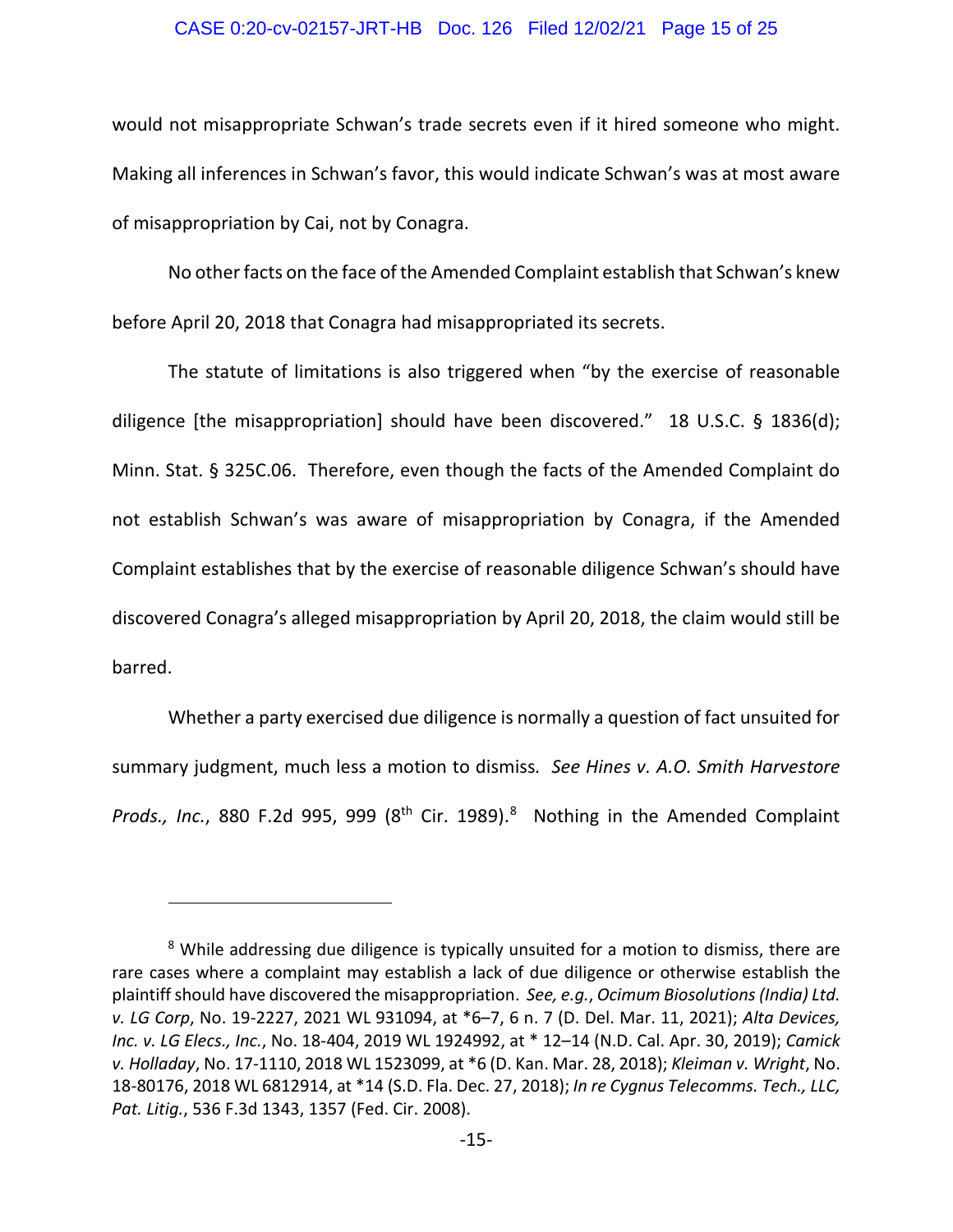### CASE 0:20-cv-02157-JRT-HB Doc. 126 Filed 12/02/21 Page 16 of 25

establishes that by reasonable diligence, Schwan's should have discovered misappropriation by Conagra. Before April 20, 2018, Schwan's knew nothing about Conagra's actions and could not know anything without voluntary disclosure by Conagra. Schwan's could not subpoena or otherwise compel Conagra to turnover information until it filed its suit against Cai in October 2020. The Amended Complaint establishes that Schwan's took some steps including notifying Conagra and asking for voluntary disclosure, beginning an internal investigation, and trying to recover information from Cai. Construing the facts in the light most favorable to Schwan's and drawing all inferences in

Similarly, in *CMI Roadbuilding, Inc. v. Iowa Parts, Inc.*, the Eighth Circuit concluded on appeal of a grant of summary judgment that the plaintiff had information sufficient to place it on inquiry notice and to trigger the discovery rule and the plaintiff's duty to investigate. 920 F.3d 560, 564–66 (8th Cir. 2019). In *CMI Roadbuilding*, products using the plaintiff's trade secrets were advertised and sold for about eleven years before the plaintiff argued the statute of limitations should have started to run. *Id.* Moreover, the relevant division of the defendant was formed by several former employees of the plaintiff and the defendant advertised for more than a year before the plaintiff argued the statute of limitations should have been triggered that its employees gained knowledge from the plaintiff. *Id.* at 563. Here, on a motion to dismiss, the Amended Complaint only establishes Schwan's had just three months to engage in an investigation before April 20, 2018 and it does not allege any products with Cai's information were being sold or advertised. Cai was but one employee and Schwan's was not advertising that it was putting his knowledge to work.

Conagra cites these in support of its motion. These cases, however, are distinguishable from this case, because in these cases the plaintiffs alleged in their complaints that they knew at a minimum the defendants had the trade secrets information early enough to exhaust the statute of limitations. For example, in *In re Cygnus Telecommunications Technology*, the complaint alleged the plaintiff knew the defendant had access to its technologies and knew that the defendant had released an end product with the same features about nine years before the plaintiff claimed the statute of limitations was triggered. 536 F.3d at 1357. Here, the Amended Complaint does not allege that Schwan's knew before April 20, 2018 that Conagra had the information—only that it knew Cai did—and does not allege Schwan's launched any products that may have relied on its trade secrets launched between January 2018 and April 20, 2018.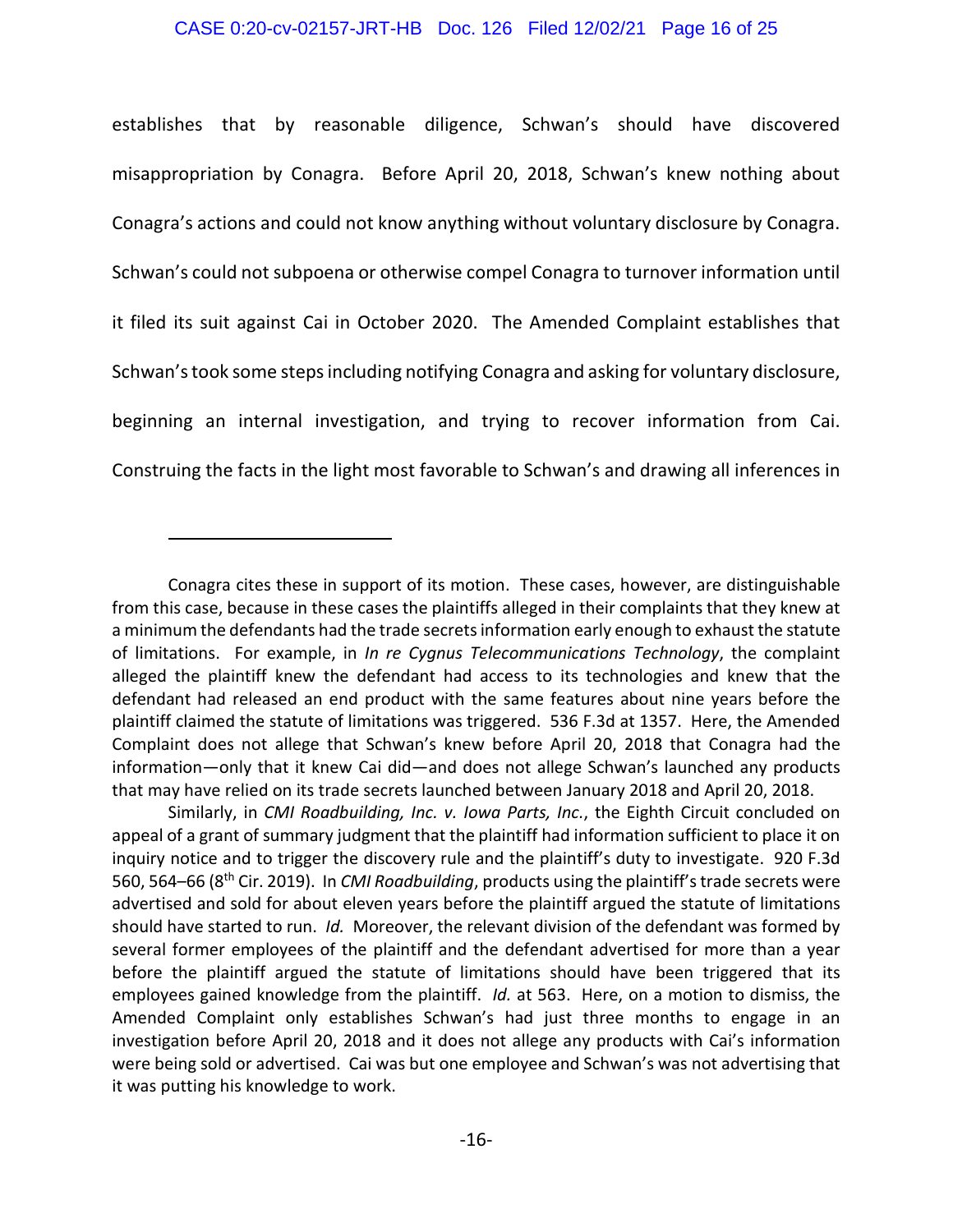### CASE 0:20-cv-02157-JRT-HB Doc. 126 Filed 12/02/21 Page 17 of 25

its favor, these facts do not clearly establish Schwan's should have discovered Conagra's alleged misappropriation by April 20, 2018.

The Amended Complaint does allege facts creating a reasonable inference that Conagra misappropriated Schwan's trade secrets, but it does not give any indication when Conagra misappropriated the trade secrets or when Schwan's did or should have with reasonable diligence discovered the misappropriation.[9](#page-16-0)

 Accordingly, the Amended Complaint itself has not shown that the trade secrets claims are barred by the statutes of limitations.<sup>[10](#page-16-1)</sup> The Court will deny the motions to dismiss the DTSA and MUTSA claims.

## **B. Count IV: Tortious Interference with Contractual Relations Claim**

Next the Court must decide whether Schwan's can maintain its claim that Conagra tortiously interfered with Schwan's contractual relations.

Under Minnesota law, a claim for tortious interference with contractual relations

requires: "(1) the existence of a contract; (2) the alleged wrongdoer's knowledge of the

<span id="page-16-0"></span><sup>&</sup>lt;sup>9</sup> Because the Amended Complaint also does not establish exactly when Conagra began to misappropriate Schwan's trade secrets, it is possible that Conagra may not have violated DTSA and MUTSA until after April 20, 2018 meaning that even if Schwan's immediately learned Schwan's had misappropriated its trade secrets, the statutes of limitations still would not bar the claims.

<span id="page-16-1"></span><sup>&</sup>lt;sup>10</sup> Schwan's also requested leave to amend to add factual allegations pertaining to its knowledge and diligence if the Court found that the face of the Amended Complaint barred the action by the running of the statute of limitations. Because the Court concludes that it does not, the Court will not grant leave to amend to allege these additional facts, because the request to do so is moot at this time.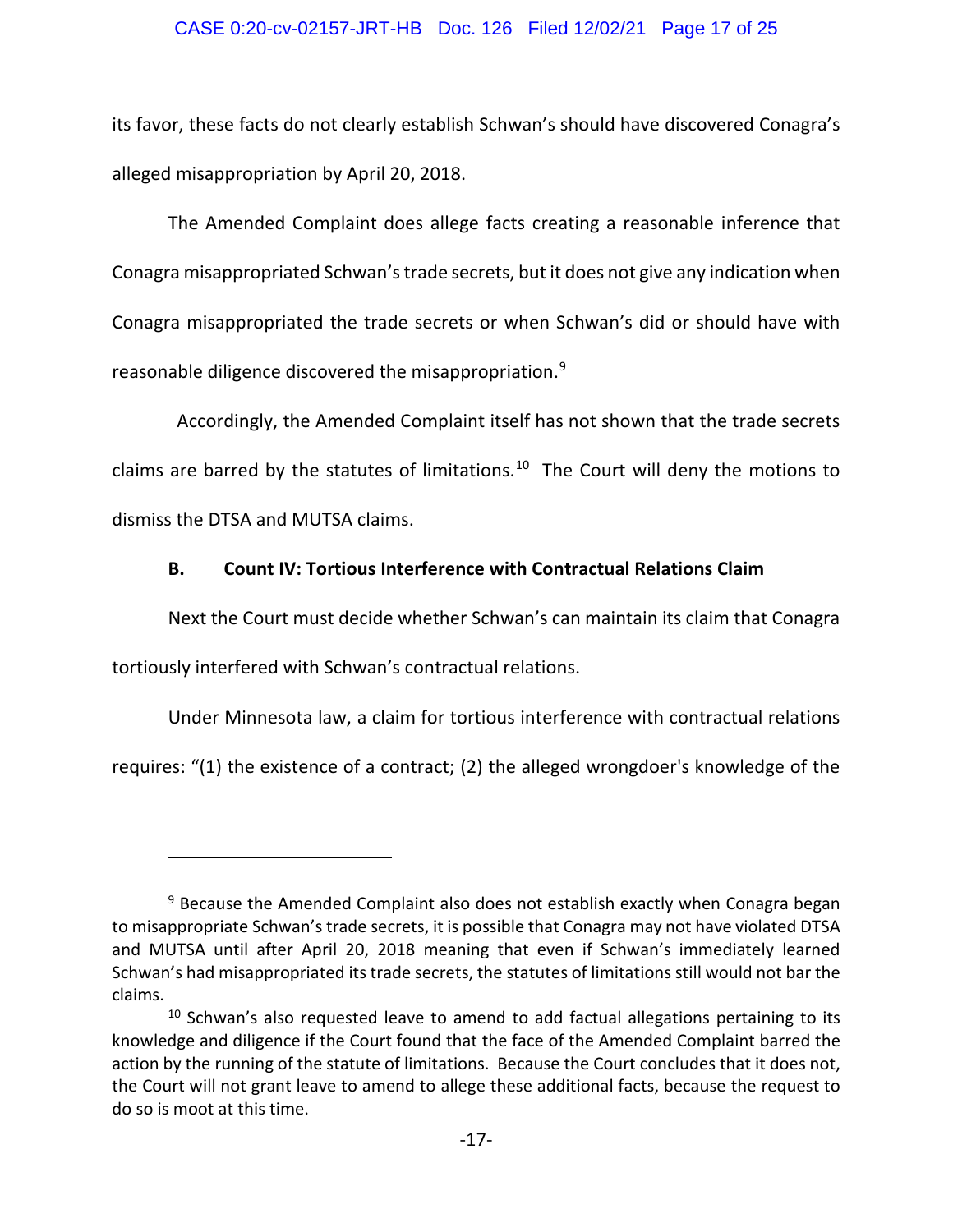#### CASE 0:20-cv-02157-JRT-HB Doc. 126 Filed 12/02/21 Page 18 of 25

contract; (3) intentional procurement of its breach; (4) without justification; and (5) damages." *Kallok v. Medtronic, Inc.*, 573 N.W.2d 356, 362 (Minn. 1998) (quotation omitted); *accord E-Shops Corp. v. U.S. Bank Nat. Ass'n*, 678 F.3d 659, 664 (8th Cir. 2012).

The Amended Complaint and the attached employment agreements plausibly alleges the first, third, and fifth elements: the existence of a valid contract, procurement of the contract's breach by Conagra, and that Schwan's has suffered harm as a result of this breach. Conagra instead argues for dismissal of this claim on three other grounds.

Conagra argues that this claim must be dismissed because (1) the Amended Complaint shows Conagra was not aware of the contract at the time needed to tortiously interfere with it; (2) tortious interference claims require independent wrongfulness and the Amended Complaint does not adequately allege it; and (3) the Amended Complaint shows that Schwan's has waived the claim.

First, Conagra argues that this claim must be dismissed because the Amended Complaint shows that Conagra was not aware of any contract when it allegedly intentionally interfered with it. Specifically, it argues that the Amended Complaint does not allege that Conagra was aware of the employment agreement in early November 2017 when it offered Cai a job and he accepted. (Conagra's Mem. Supp. Mot. Dismiss at 13, July 14, 2021, Docket No. 84.)

The Amended Complaint, however, alleges that Conagra tortiously interfered with the contract by assigning Cai to work on projects related to his work at Schwan's. (Am.

-18-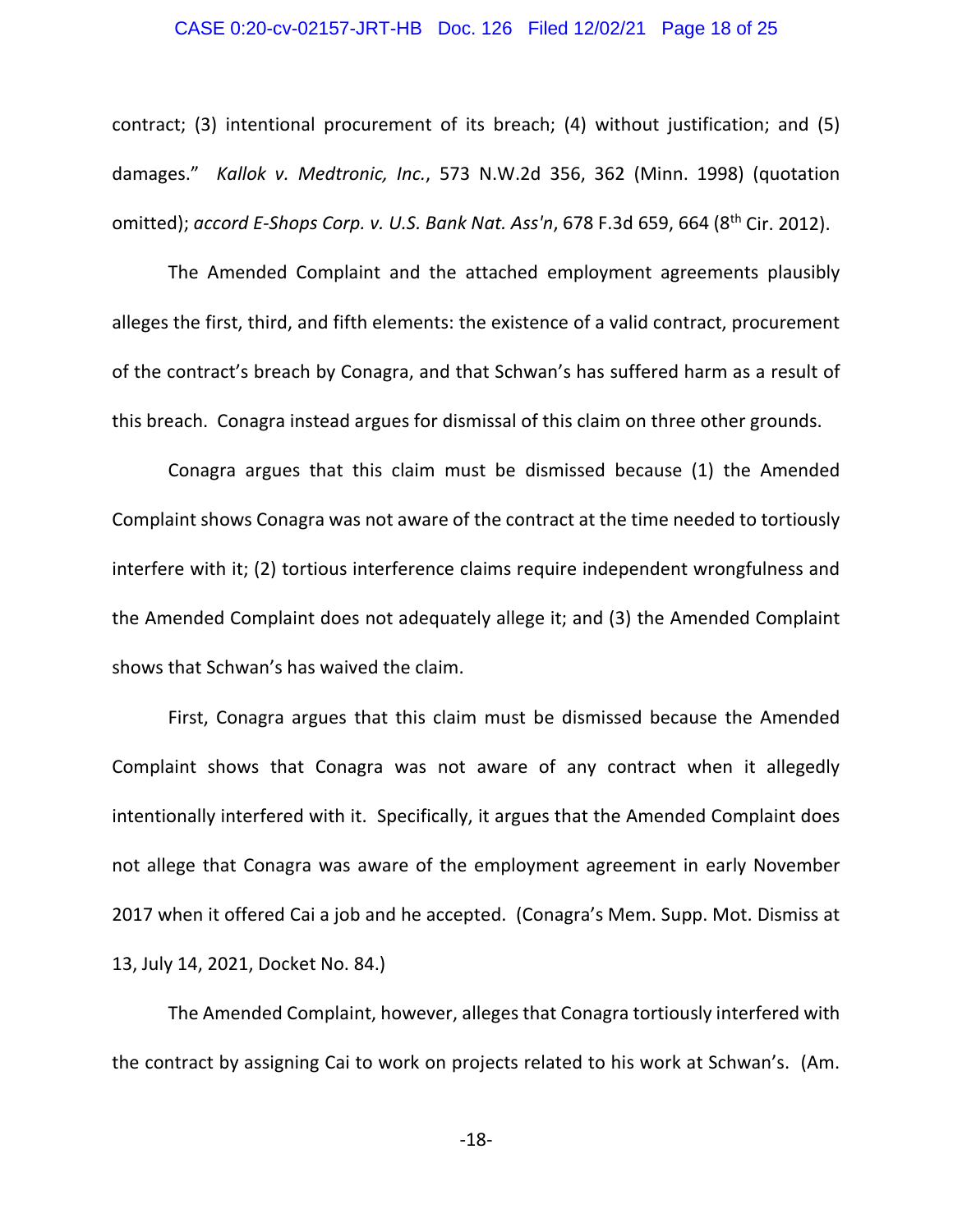#### CASE 0:20-cv-02157-JRT-HB Doc. 126 Filed 12/02/21 Page 19 of 25

Compl. ¶ 67.) The employment agreement provides that Cai would not "engage in or assist others to engage in . . . any business which competes with [Schwan's] in the . . . job function areas assigned to [Cai]." (Am. Compl., Ex. C at 3.) In other words, the Amended Complaint—alongside the exhibit embraced the Amended Complaint—alleges that Conagra tortiously interfered with the employment agreement if Conagra was aware of the agreement on the date it assigned Cai to work in any "job function areas" he had also been assigned to with Schwan's and if the parties compete in those areas. Construed in the light most favorable to Schwan's, whenever Cai assisted Conagra in an overlapping area, he breached the contract, and therefore Conagra just needed to have knowledge at that time.

It is reasonable to infer that Conagra was aware of the employment agreement when it allegedly procured Cai's breach. Although the Amended Complaint does not specifically allege when Conagra learned of the contract, a complaint need not contain such detailed facts. *See Twombly*, 550 U.S. at 555. The Amended Complaint alleges Cai informed Conagra of the employment agreement including the noncompete clause. (Am. Compl. ¶ 56.) As this fact is included in the discussion of events from January 2018 and Schwan's sent a letter on January 5 informing Conagra of the areas Cai had worked in, drawing all reasonable inferences in Schwan's favor, the Amended Complaint plausibly alleges that Conagra was aware of the employment agreement and the relevant work that would violate the contract when it assigned Cai to areas of work that breached the

-19-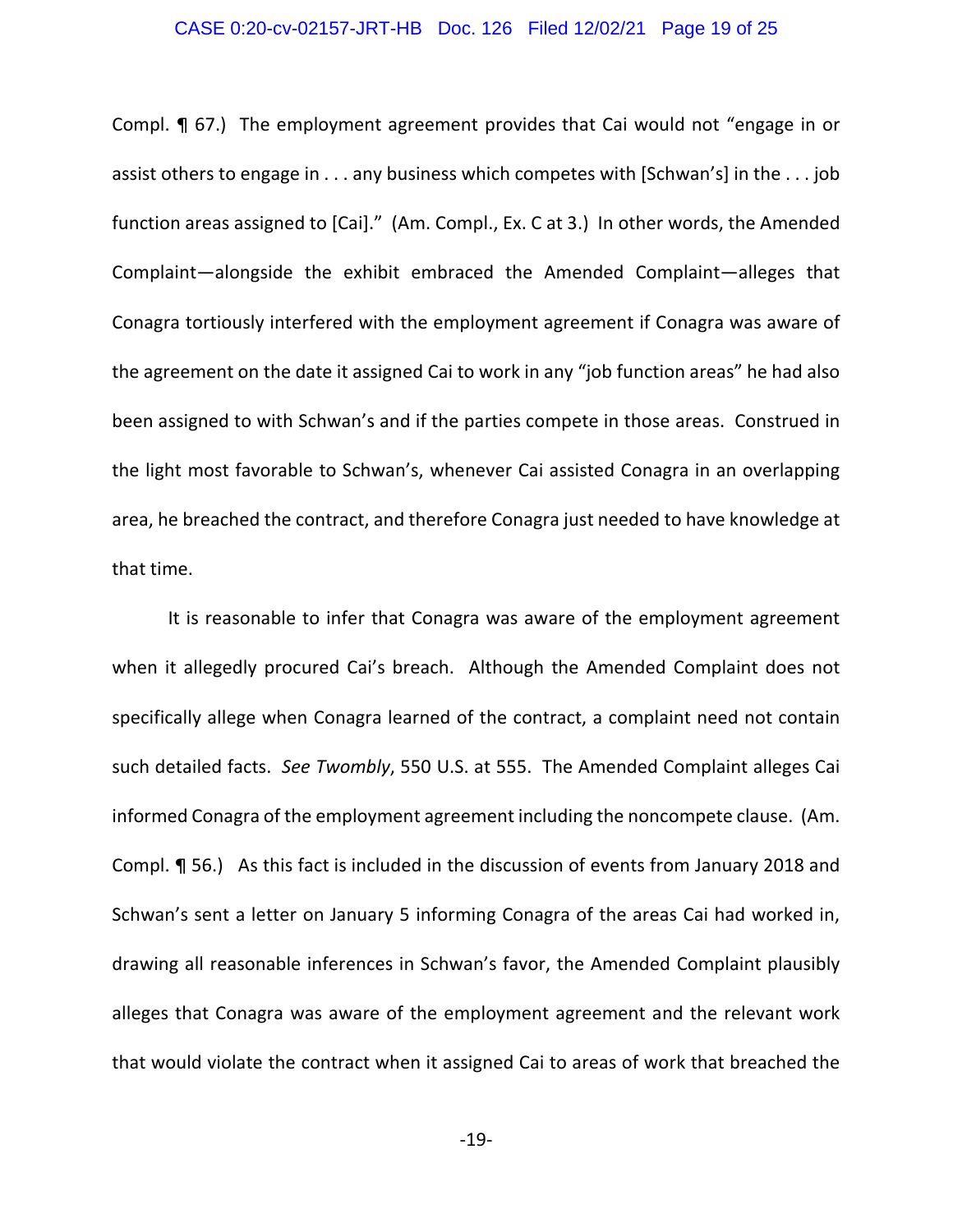#### CASE 0:20-cv-02157-JRT-HB Doc. 126 Filed 12/02/21 Page 20 of 25

contract. Therefore, the Complaint plausibly alleges Conagra's knowledge of the contract when it allegedly procured the breach.

Next, Conagra asserts that a tortious inference claim requires the defendant's actions to have been independently wrongful and the Amended Complaint does not properly allege this. Schwan's argues that independent wrongfulness is not an element of tortious interference with contractual relations claim. Regardless of the resolution of this legal question, $11$  the Amended Complaint when construed in the light most favorable to Schwan's adequately alleges Conagra's actions were independently wrongful. It alleges that Conagra's procurement of Cai's breach allowed Conagra to illegally use Schwan's confidential and proprietary information and for Conagra to be unjustly enriched.

<span id="page-19-0"></span> $11$  Because the Court finds that the Amended Complaint adequately alleges independent wrongfulness, the Court will not decide whether a defendant's actions must be independently wrongful to maintain a tortious interference with contractual relations claim. The Court notes, however, that Conagra appears to draw this argument mainly from cases addressing "tortious interference with prospective advantage" claims. While there is overlap between prospective advantage and contractual relations claims, they are not identical. *See, e.g.*, *Matson Logistics, LLC v. Smiens*, No. 12-400, 2012 WL 2005607, at \*10–11 (D. Minn. June 5, 2012) (distinguishing between the two claims). The existence of a valid contract in a contractual relations claim creates preexisting legal rights and obligations that alter the landscape.

Moreover, assuming the defendant's actions must be independently wrongful, whether something is independently wrongful may apply to the "without justification" element. *See Harman v. Heartland Food Co.*, 614 N.W.2d 236, 241 (Minn. App. 2000) (addressing only the "without justification" element). Minnesota law places the burden of proving interference was justified on the defendant and it is "ordinarily a factual determination of what is reasonable conduct under the circumstances." *Kallok*, 573 N.W.2d at 362. Resolving a factual determination of what is reasonable under the circumstances is typically resolved at a later stage rather than in a motion to dismiss. *See Kjesbo v. Ricks*, 517 N.W.2d 585, 588–89 (Minn. 1994).

Because the Amended Complaint adequately alleges independent wrongfulness, the Court will not resolve these legal issues in resolving this Motion to Dismiss.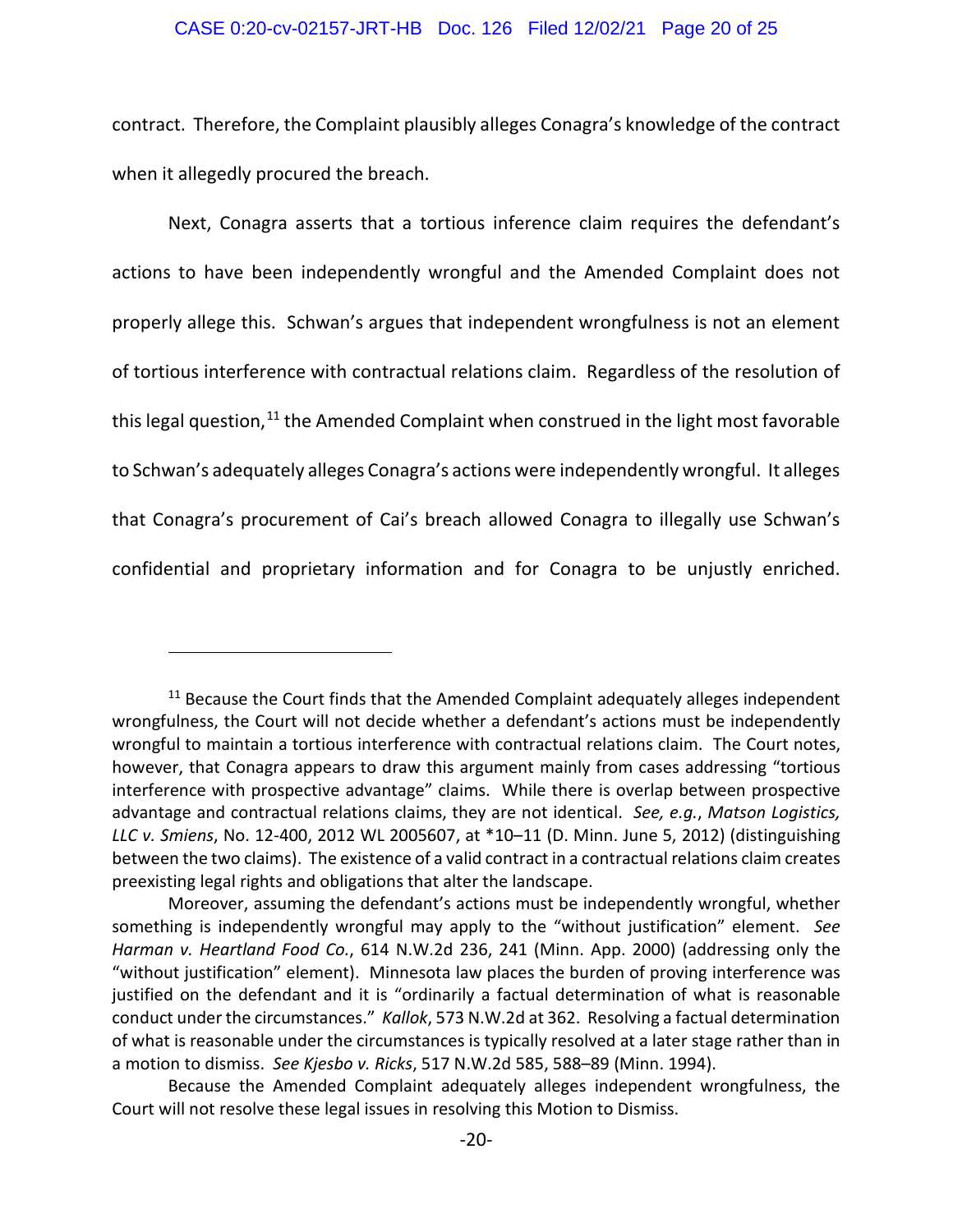#### CASE 0:20-cv-02157-JRT-HB Doc. 126 Filed 12/02/21 Page 21 of 25

Therefore, assuming but without deciding that independent wrongfulness is part of this claim, the Amended Complaint adequately alleges it.

Finally, Conagra argues Schwan's has waived this claim because it has known since December 2017 that Cai was going to work for Conagra and did nothing to enforce its alleged contractual rights until this filing this case, well beyond the expiration of the noncompete clause's twelve-month term. Under Minnesota law, waiver "is the intentional relinquishment of a known right." *White v. City of Elk River*, 840 N.W.2d 43, 51 (Minn. 2013) (citing *Valspar Refinish, Inc. v. Gaylord's, Inc.*, 764 N.W.2d 359, 367 (Minn. 2009). Waiver has two elements: "(1) knowledge of the right, and (2) an intent to waive the right." *Id.* Waiver can be express or implied, knowledge can be either actual or constructive, and intent can be inferred from conduct. *Id.* It is generally a question of fact that rarely can be inferred as a matter of law. *Id.* Instead, waiver is generally an affirmative defense. *See* Minn. R. Civ. P. 8.03; Fed. R. Civ. P. 8(c); *Paisley Park Enters., Inc. v. Boxill*, 299 F. Supp. 3d 1074, 1085 (D. Minn. 2017). Therefore, the party asserting waiver bears the burden of proving both knowledge and intent. *White*, 840 N.W.2d at 51.

Drawing all reasonable inferences in favor of Schwan's, the face of the complaint does not establish waiver. First, the noncompete clause does not wholly preclude Cai from working for Conagra, just in the same "geographic or job function areas." Therefore, a reasonable inference can be made that Schwan's did not know that the noncompete

-21-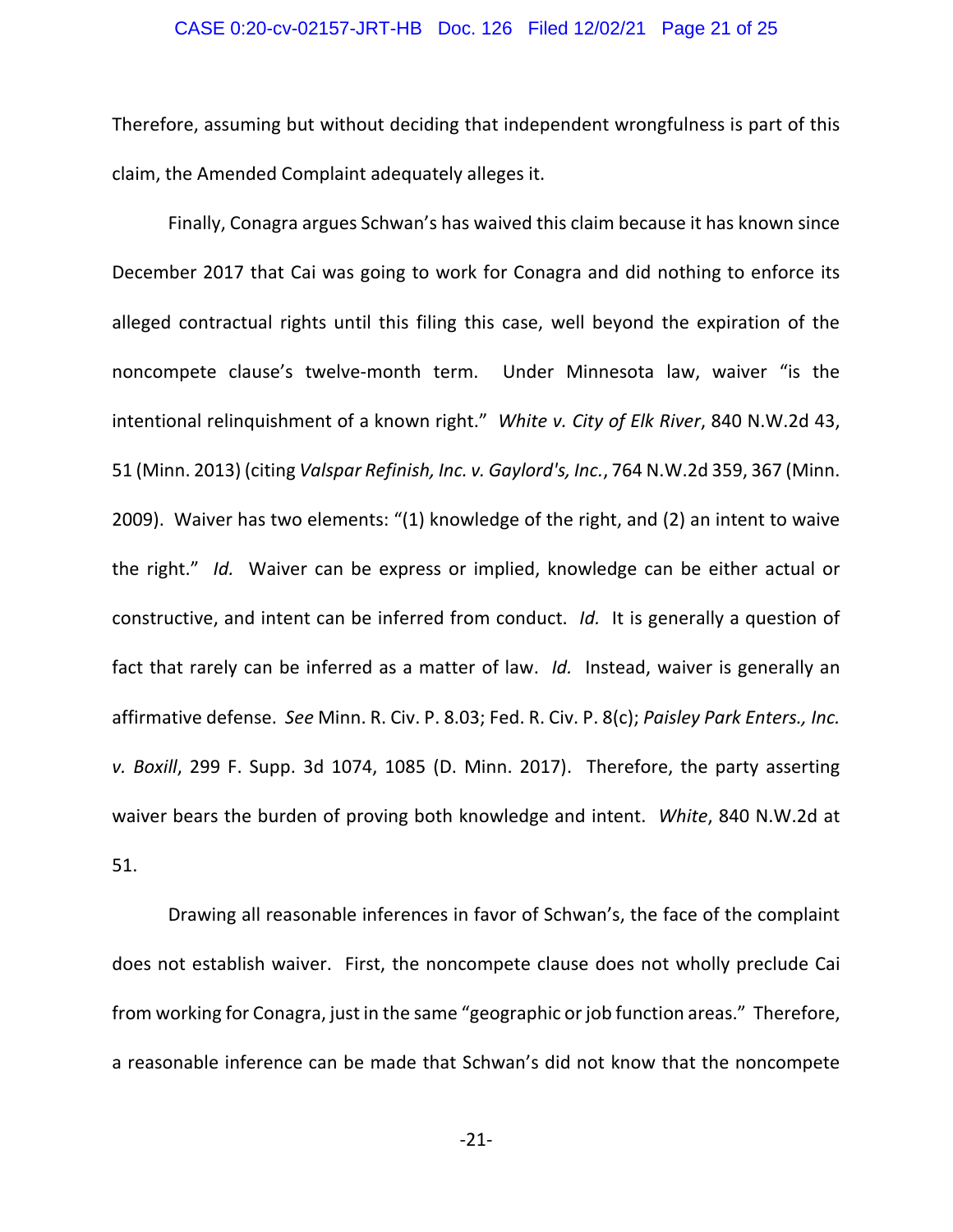#### CASE 0:20-cv-02157-JRT-HB Doc. 126 Filed 12/02/21 Page 22 of 25

was violated until much later despite knowing Cai was going to work Conagra. Second, Schwan's sent letters during the term of the noncompete expressing its intent to take legal action if it learned its rights were being violated. These inferences and other facts in the Amended Complaint show that the Amended Complaint does not establish waiver at this stage.

Accordingly, the Amended Complaint, when construed in the light most favorable to Schwan's, plausibly alleges a tortious interference with contractual relations claim.

## **C. Count VII: Unjust Enrichment**

Finally, the Court must determine whether, as Conagra argues, Schwan's common law unjust enrichment claim is displaced by MUTSA. MUTSA "displace[s] conflicting tort, restitutionary, and other law of [Minnesota] providing civil remedies for misappropriation of a trade secret." Minn. Stat. § 325C.07(a).

MUTSA, however, does not displace "other civil remedies that are not based upon misappropriation of a trade secret." *Id.* § 325C.07(b)(2). Only causes of action dependent on trade secrets are displaced, not claims that are based on confidential information that are not trade secrets. *Micro Display Sys., Inc. v. Axtel, Inc.*, 699 F. Supp. 202, 205 (D. Minn. 1988); *see also TE Connectivity Networks, Inc. v. All Sys. Broadband, Inc.*, No. 13-1356, 2013 WL 6827348, at \*5 (D. Minn. Dec. 26, 2013). Thus, a plaintiff may "maintain separate causes of action 'to the extent that the causes of action have "more" to their factual allegations than the mere misuse or misappropriation of trade secrets.'" *SL Montevideo*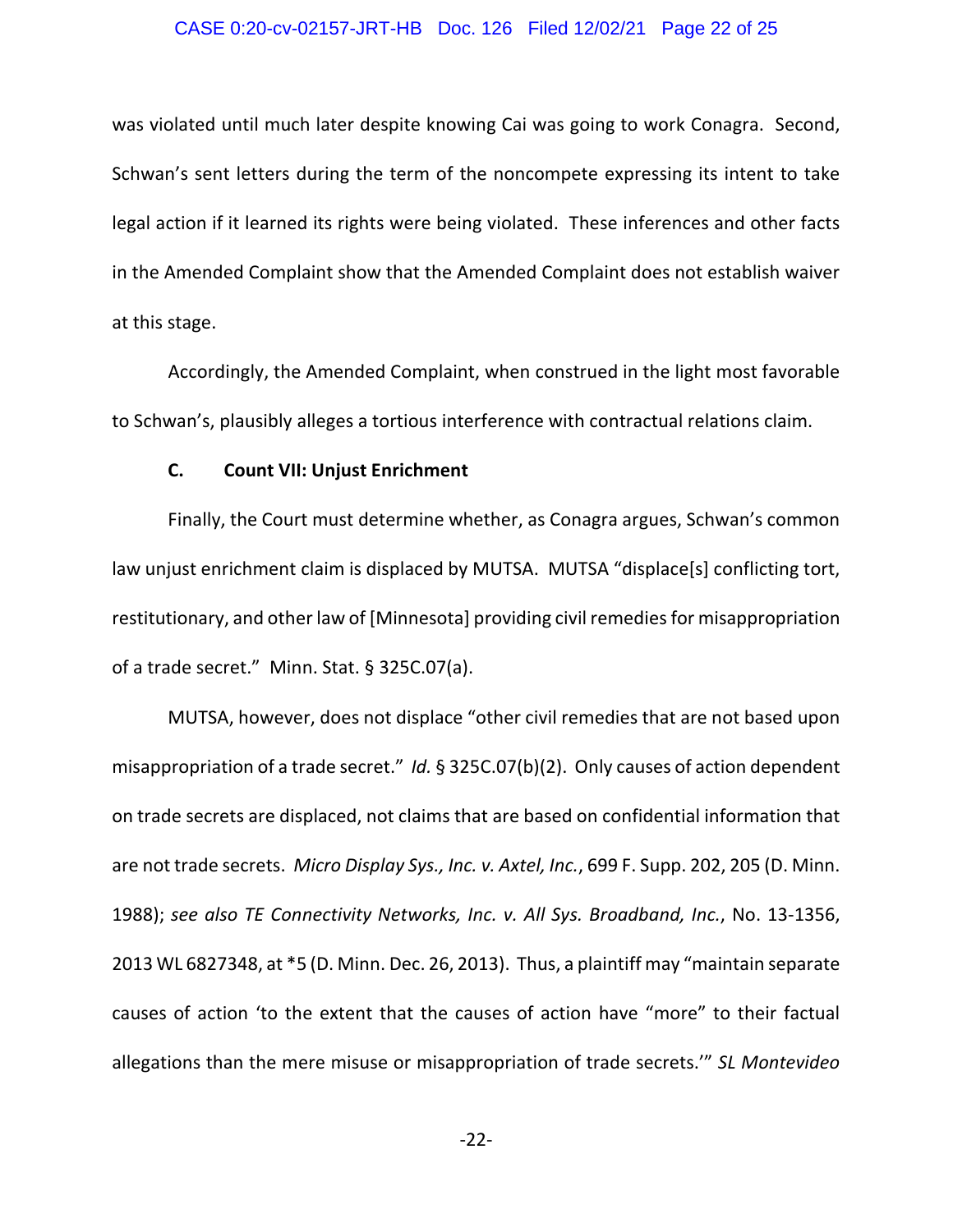*Technology, Inc. v. Eaton Aerospace, LLC*, 292 F. Supp. 2d 1173, 1179 (D. Minn. 2003) (quoting *Micro Display Sys.*, 699 F. Supp. at 205).

Some cases in this district have resulted in dismissing unjust enrichment and other common law claims because of MUTSA; while in other cases the Court has denied a motion to dismiss in similar contexts. *Compare Protégé Biomedical, LLC v. Z-Medica, LLC*, 394 F. Supp. 3d 924, 940–41 (D. Minn. 2019); *Superior Edge, Inc. v. Monsanto Co.*, 964 F. Supp. 2d 1017, 1039 (D. Minn. 2013), *with Unitherm Food Sys., Inc. v. Hormel Foods Corp.*, No. 14-4034, 2015 WL 366442, at \*4 (D. Minn. Jan. 27, 2015); *TE Connectivity Networks*, 2013 WL 6827348, at \*5; *cf. Micro Display Sys.*, 699 F. Supp. at 205 (rejecting displacement at summary judgment). The question that distinguishes these cases from each other is whether the complaint uses identical factual allegations defining both trade secrets for the statutory claims and for the unjust enrichment and other common law claims. For example, in *Protégé Biomedical*, the complaint alleged exactly the same facts for both claims, treating the information "as one unit throughout the Complaint" leading the unjust enrichment claim to be dismissed. 394 F. Supp. 3d at 940–41. (*See also Protégé Biomedical, LLC v. Z-Medica, LLC*, Case No. 18-3227, Am. Compl. ¶¶ 30, 68–74, 78–84, Jan. 25, 2019, Docket No. 52 (defining the information collectively and using that definition for both claims).) However, in *Unitherm Food Systems*, the unjust enrichment claim was "not based solely on [the defendant's] alleged trade-secret appropriation" and therefore the claim was not dismissed. 2015 WL 366442, at \*4.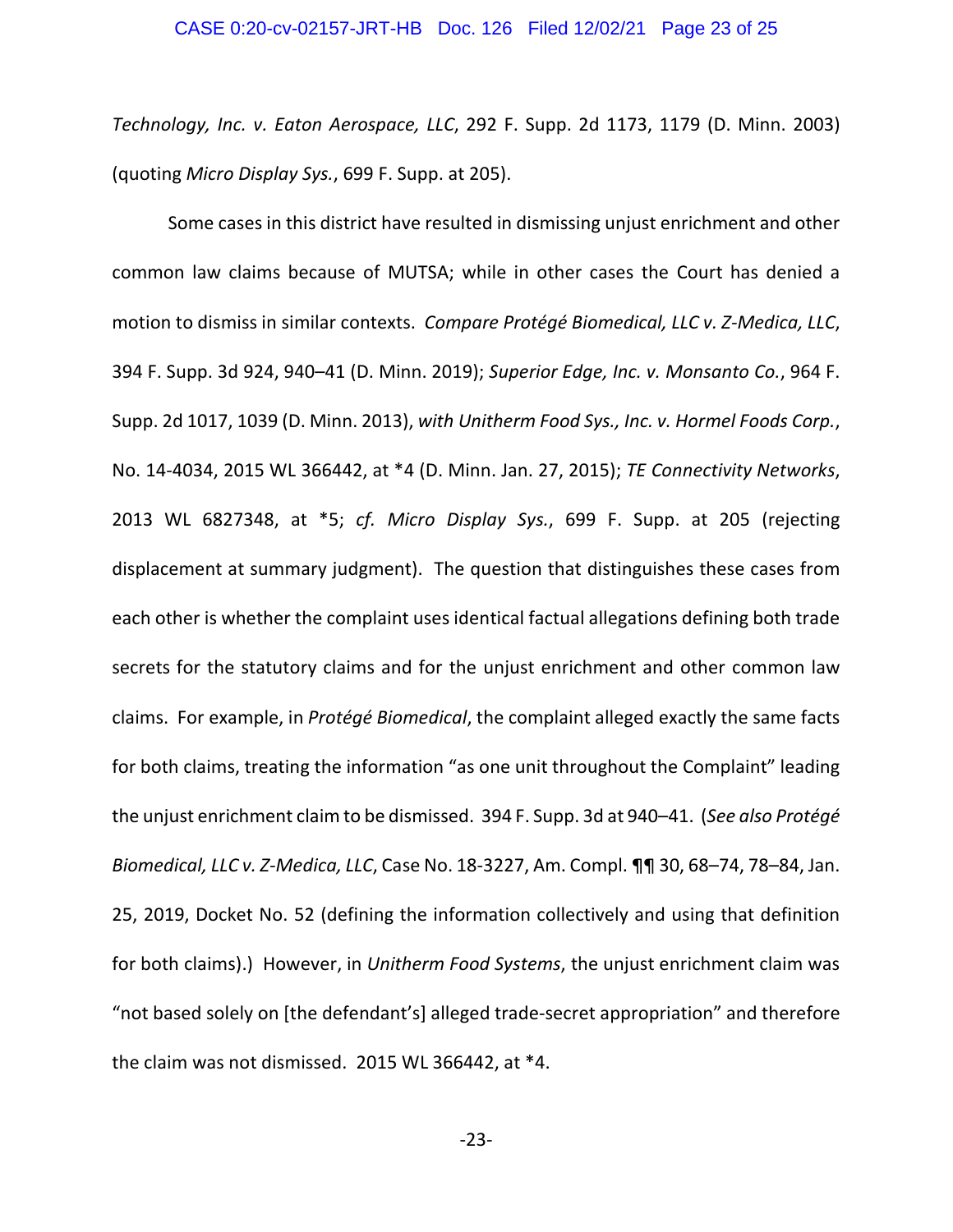#### CASE 0:20-cv-02157-JRT-HB Doc. 126 Filed 12/02/21 Page 24 of 25

Schwan's trade secrets and unjust enrichment claims are similar. Such redundancy alone, however, is not sufficient to dismiss the claims if Schwan's alleges more than misappropriation of trade secrets. *See Micro Display Sys.*, 699 F. Supp. at 205. Schwan's allegations in its unjust enrichment claim are slightly different than in its trade secrets claims; it alleges that Conagra misappropriated "recipes and methods" that are not trade secrets protected by DTSA or MUTSA. (Am. Compl. ¶¶ 116-20.) Drawing all inferences in Schwan's favor as the Court must at this stage, it is plausible that Conagra was unjustly enriched by something that is not covered by DTSA or MUTSA allowing this claim to survive for now. Although Schwan's unjust enrichment claim is not displaced at this stage, if it is ultimately determined as the facts develop that Schwan's unjust enrichment claim is nothing more than a trade secrets claim, it may be displaced at a later stage.[12](#page-23-0) *See TE Connectivity Networks*, 2013 WL 6827348, at \*5.

#### **CONCLUSION**

The Court will not dismiss any of Schwan's claims against Conagra as the face of the Amended Complaint adequately alleges each claim. It does not establish the statute of limitations has run for the DTSA and MUTSA claims or that Schwan's waived the tortious interference with contractual relations claim. The Amended Complaint

<span id="page-23-0"></span> $12$  Both DTSA and MUTSA have expansive definitions and displace many possible claims. *See* 18 U.S.C. § 1839; Minn. Stat. § 325C.01. Therefore, at later stages, the facts will need to show that Conagra was unjustly enriched by something outside these expansive definitions for Schwan's to succeed on this claim.